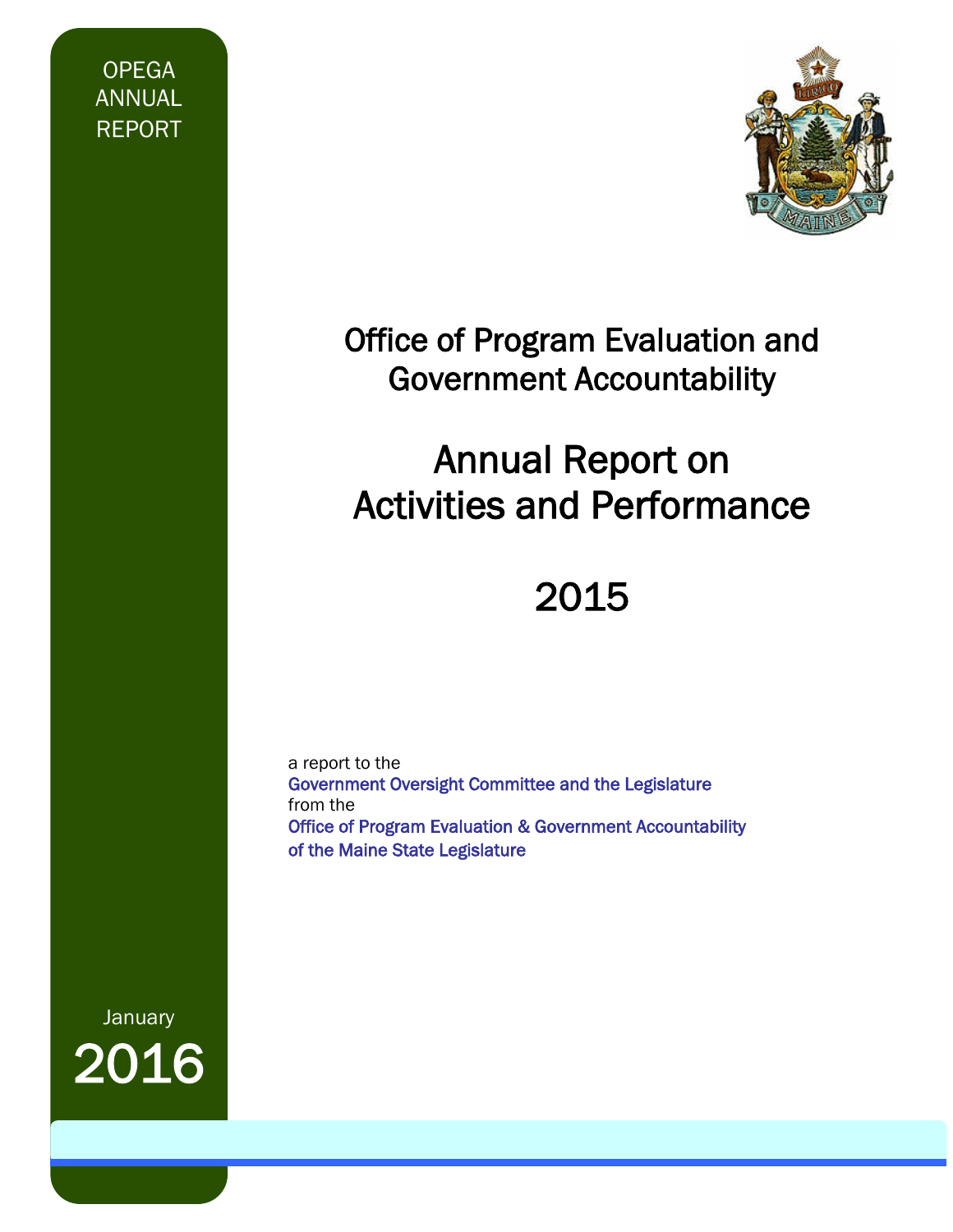#### GOVERNMENT OVERSIGHT COMMITTEE OF THE 127TH LEGISLATURE

Committee Clerk **Mailing Address:** Etta Connors Government Oversight Committee Phone: (207) 287-1901 82 State House Station Fax: (207) 287-1906 Augusta, Maine 04333-0082 Email: etta.connors@legislature.maine.gov

Senator Roger J. Katz, Chair **Representative Chuck Kruger, Chair** Representative Chuck Kruger, Chair Senator David C. Burns **Representative Robert S. Duchesne** Senator Paul T. Davis, Sr. The Mastraccion of Representative Anne-Marie Mastraccio Senator Christopher K. Johnson Representative Michael D. McClellan Senator Stan Gerzofsky **Representative Richard H. Campbell** Senator G. William Diamond Representative Deborah J. Sanderson

Web: [http://legislature.maine.gov/opega/about-the](http://legislature.maine.gov/opega/about-the-goc)[goc](http://legislature.maine.gov/opega/about-the-goc)

#### OFFICE OF PROGRAM EVALUATION & GOVERNMENT ACCOUNTABILITY

Director Beth Ashcroft, CIA [beth.ashcroft@legislature.maine.gov](mailto:beth.ashcroft@legislature.maine.gov)

Staff Mailing Address: Jennifer Henderson, Senior Analyst 82 State House Station Matthew Kruk, Senior Analyst **Augusta, Maine 04333-0082** Scott Farwell, Analyst **Phone: (207)** 287-1901 Amy Gagne, Analyst Fax: (207) 287-1906

Lucia Nixon, Analyst Web:<http://legislature.maine.gov/opega> Etta Connors, Administrative Secretary **Email:** etta.connors@legislature.maine.gov

Requests for OPEGA reviews are considered by the Government Oversight Committee in accordance with a standard process. Requests must be made in writing and must be initiated or sponsored by a legislator. Individual legislators or citizens should review the process and FAQ that are posted on OPEGA's website at [http://legislature.maine.gov/opega/request-for-a-review.](http://legislature.maine.gov/opega/request-for-a-review) There is also a form there to help facilitate the GOC's consideration of the request. Legislative committees can request reviews directly through a written communication to the Government Oversight Committee.

> Copies of OPEGA's reports are free. Reports are available in electronic format at: <http://legislature.maine.gov/opega/opega-reports> Hard copies of reports may be obtained by contacting OPEGA at: (207) 287-1901 Office of Program Evaluation & Government Accountability 82 State House Station . Augusta, ME . 04333-0082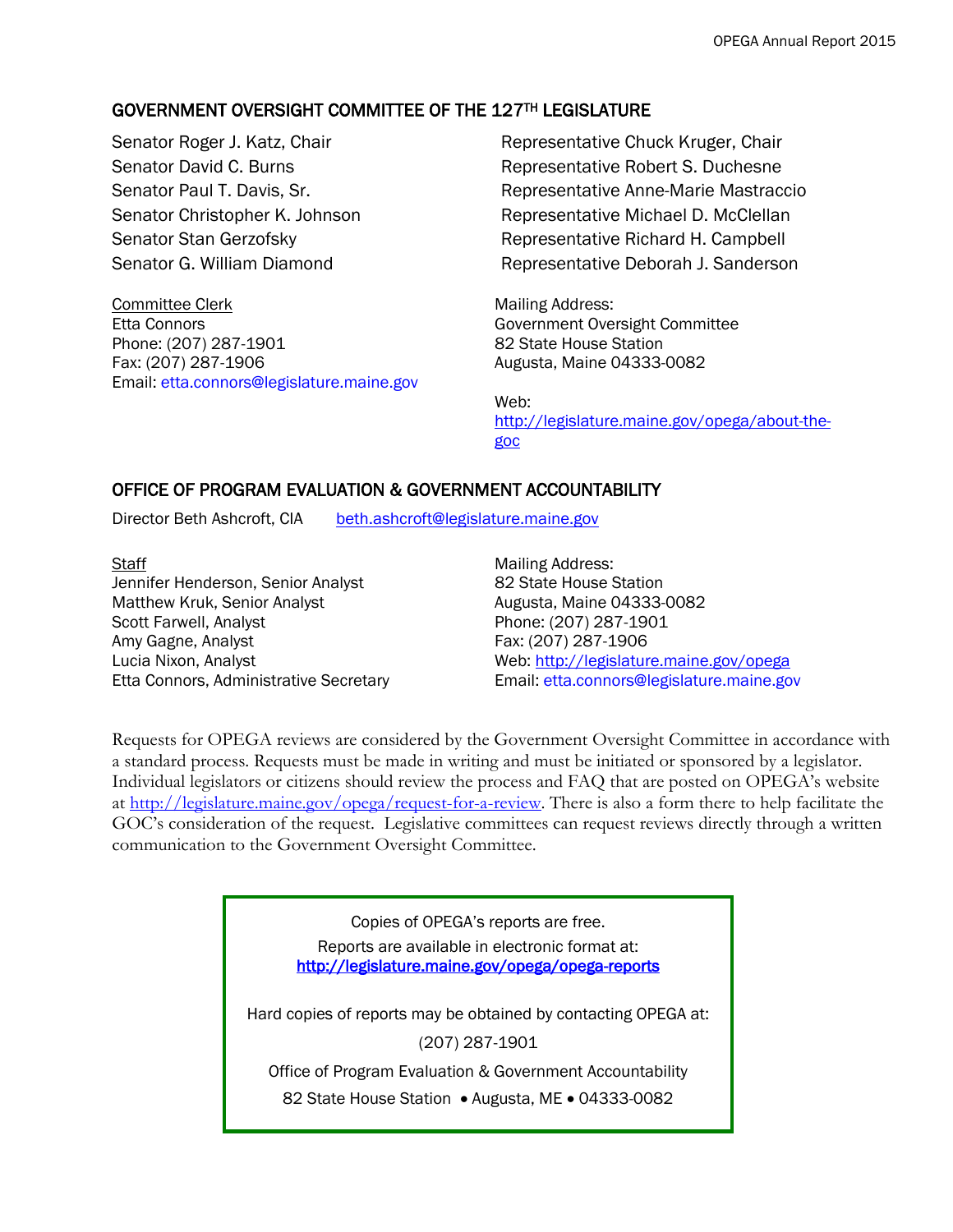

MAINE STATE LEGISLATURE

OFFICE OF PROGRAM EVALUATION AND GOVERNMENT ACCOUNTABILITY

January 20, 2016

The Honorable Roger J. Katz, Senate Chair The Honorable Chuck Kruger, House Chair And Members of the Government Oversight Committee 82 State House Station Augusta, Maine 04333

The Honorable Michael D. Thibodeau, President of the Senate and Members of the 127<sup>th</sup> Maine Senate 3 State House Station Augusta, Maine 04333

The Honorable Mark W. Eves, Speaker of the House and Members of the 127<sup>th</sup> Maine House of Representatives 2 State House Station Augusta, Maine 04333

Dear Government Oversight Committee Members, Senators and Representatives:

In accordance with 3 MRSA §995.4, I respectfully submit OPEGA's Annual Report on Activities and Performance for 2015. OPEGA's service to the Legislature as a non-partisan resource is meant to provide support in overseeing and improving the performance of State government. The OPEGA staff and I are honored that Maine's legislators and legislative committees have come to view the Office as a trusted source of objective, credible information. As OPEGA begins its  $12<sup>th</sup>$  year of service to the Legislature, we will continue to conduct our work in a manner that earns your trust and respect, as well as that of Maine's citizens. I hope our efforts and results will continue to be viewed as a worthwhile use of taxpayer dollars.

Sincerely,

Book ashagt

Beth L. Ashcroft **Director** 

BETH L. ASHCROFT DIRECTOR

Cc: Heather J.R. Priest, Secretary of the Senate Robert B. Hunt, Clerk of the House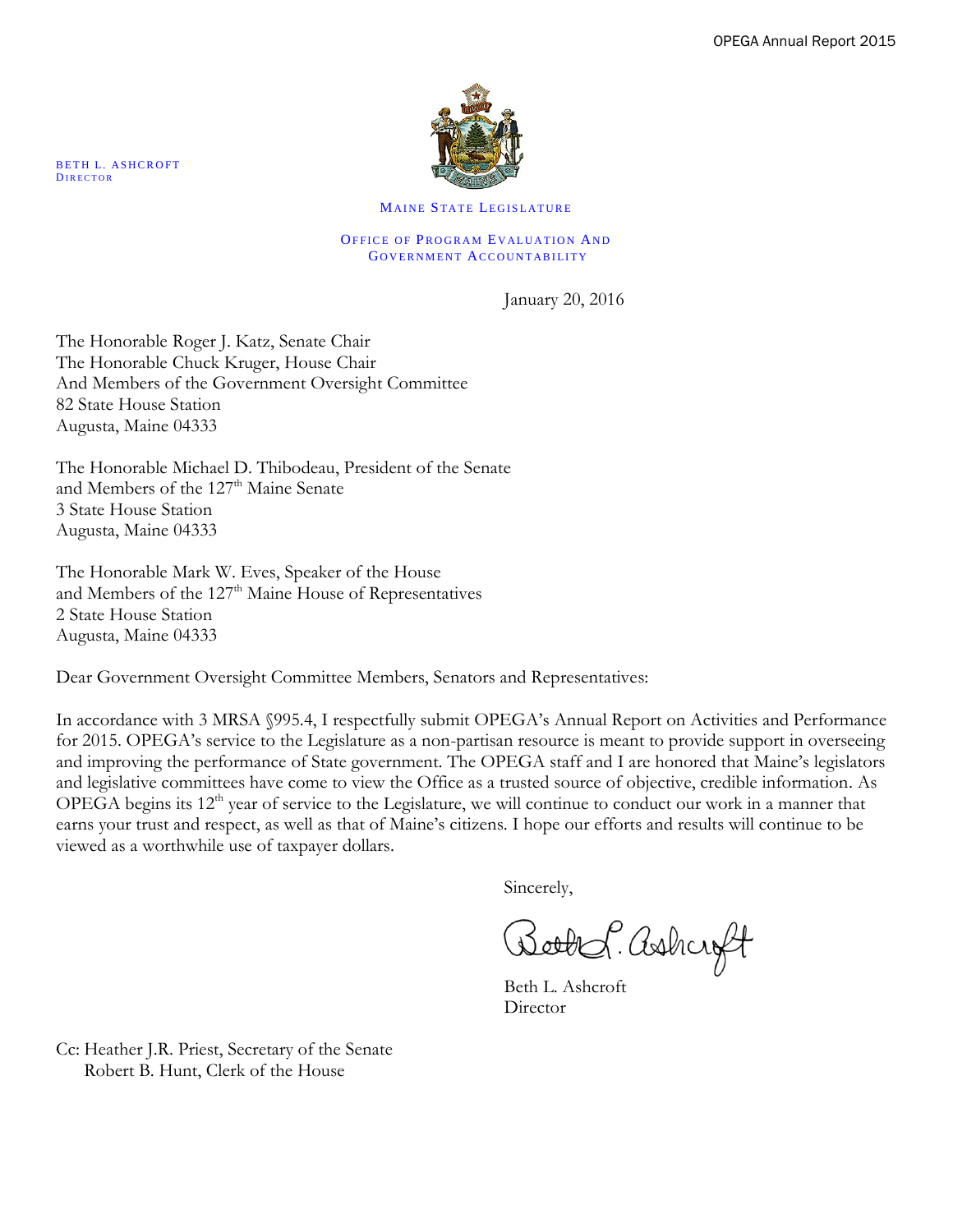# Table of Contents —————

| <b>ANNUAL REPORT</b>                                                                                           |  |
|----------------------------------------------------------------------------------------------------------------|--|
|                                                                                                                |  |
|                                                                                                                |  |
| OPEGA Completed Four Projects and Conducted Substantial Work on Four Others ------------ 3                     |  |
|                                                                                                                |  |
| OPEGA Supported GOC and Other Legislative Efforts Including Conducting Public Inquiries 5                      |  |
|                                                                                                                |  |
| OPEGA Stayed Within Budget and Continued to Face Staffing Challenges in 2015---------------- 7                 |  |
|                                                                                                                |  |
| Summary of Projects and Results - Committee Committee of the Summary of Projects and Results - Committee Commi |  |
|                                                                                                                |  |
|                                                                                                                |  |
|                                                                                                                |  |
|                                                                                                                |  |
|                                                                                                                |  |
| Acknowledgements - 28                                                                                          |  |
| <b>APPENDICES</b>                                                                                              |  |
| А.                                                                                                             |  |
|                                                                                                                |  |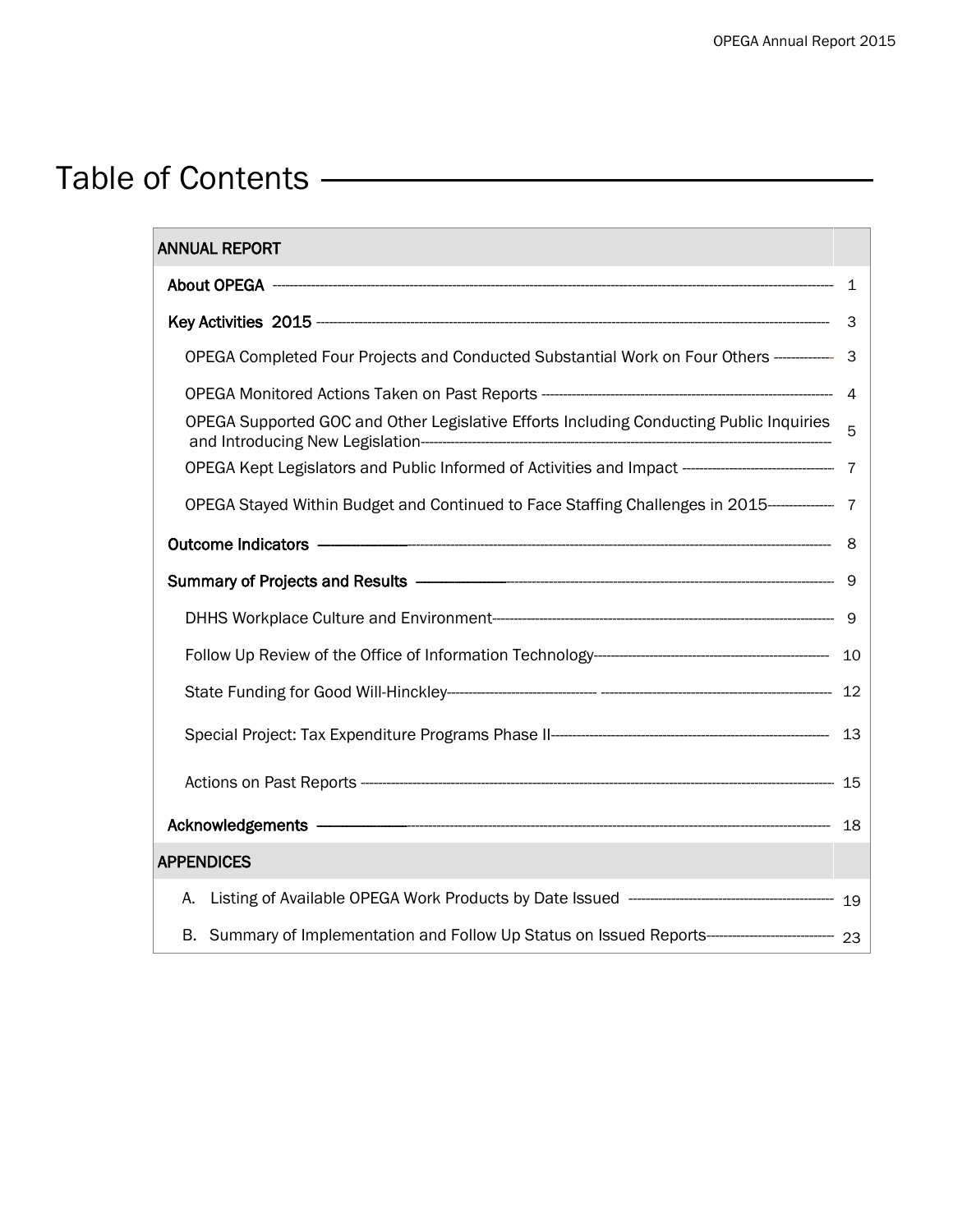### History:

The Office of Program Evaluation and Government Accountability (OPEGA) is a non-partisan, independent legislative office created by Public Law 2001, Chapter 702. The Office first became operational in January 2005. Its authorizing statute is 3 MRSA §§991- 997.

# Organization:

OPEGA is part of a unique organizational arrangement within the Legislature that ensures both independence and accountability. This structure is critical to ensuring that OPEGA can perform its function in an environment as free of political influence and bias as possible.

The Legislative Council appoints the Director of OPEGA for five year terms and also sets the Director's salary. OPEGA's activities are overseen by the legislative Government Oversight Committee (GOC), a 12-member bi-partisan and bi-cameral committee appointed by legislative leaders according to Joint Rule. The GOC's oversight includes approving OPEGA's budget and annual work plan, as well as monitoring OPEGA's use of resources and performance.

# Staffing:

OPEGA has an authorized permanent staff of nine full-time positions including the Director and the Administrative Secretary, who also serves as the Committee Clerk for the GOC. Two of the full-time positions were added in 2015 as a result of Public Law 2015 Chapter 344 which directs OPEGA to conduct evaluations of tax expenditure programs as part of an on-going legislative review process.

# Function:

OPEGA primarily supports legislative oversight by conducting independent reviews of State government as directed by the  $\text{GOC}^1$ . As legislators perform their oversight function, they often have questions about how policies are being implemented, how programs are being managed, how money is being spent and what results are being achieved.



The GOC and OPEGA address those questions from an unbiased perspective through performance audits, evaluations and studies. The independence and authorities granted by our governing statute provide the Legislature with a valuable supplement to policy committee oversight. In addition, the GOC and OPEGA are in an excellent position to examine activities that cut across State government and span the jurisdictions of multiple policy committees.

The results of OPEGA's reviews are provided to legislators and the public through formal written reports and public presentations.

 $\overline{a}$  $1$  When directed to do so, OPEGA also has authority to perform audits of non-State entities that receive State funds or have been established to perform governmental functions.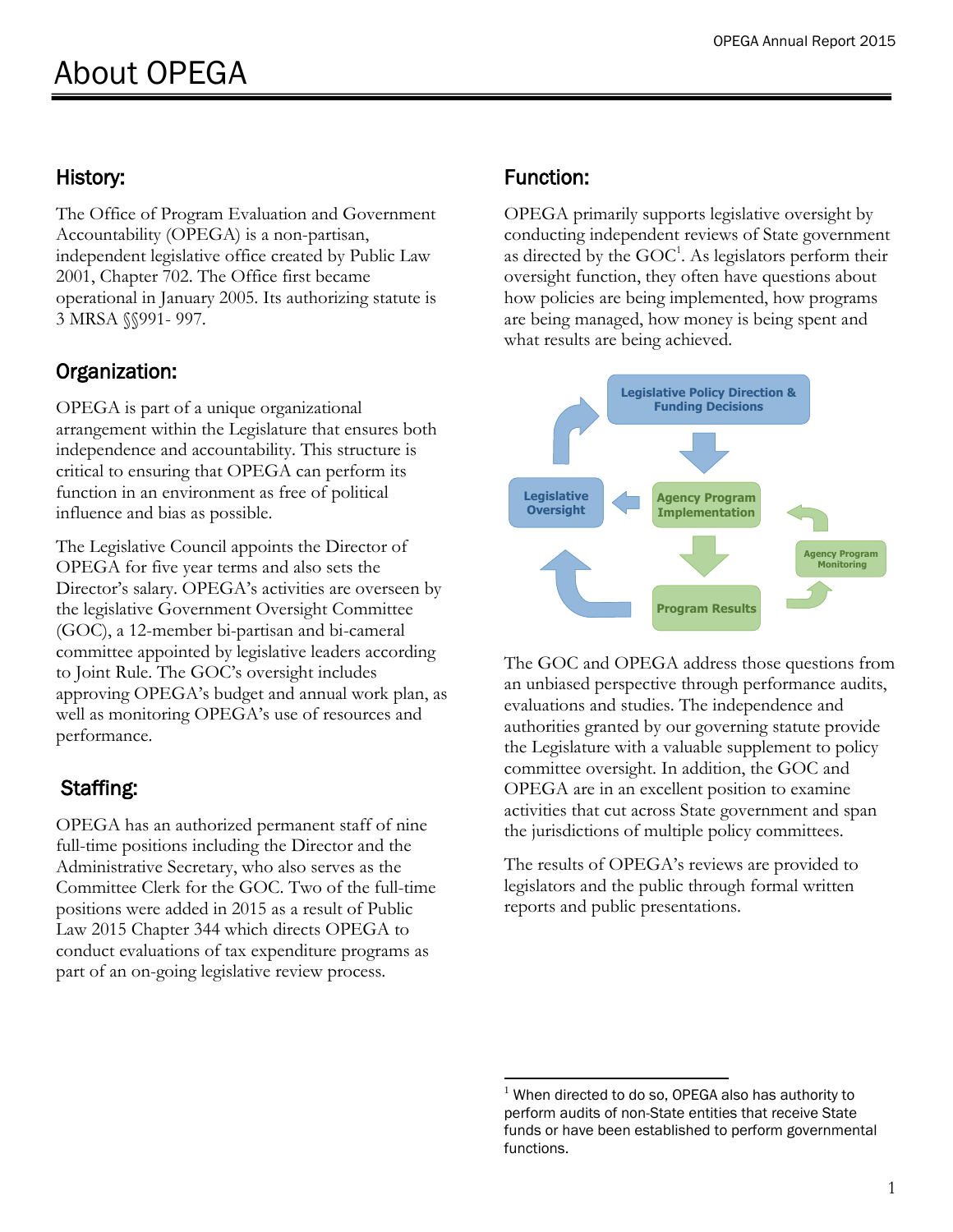# Mission

The Office of Program Evaluation and Government Accountability exists to support the Legislature in monitoring and improving the performance of State government by conducting independent, objective reviews of State programs and activities<sup>2</sup> with a focus on effectiveness, efficiency and economical use of resources.

### Vision

OPEGA is valued as a credible source of objective information that contributes to good government and benefits Maine's citizens.

### Values

OPEGA seeks to be a model for best practices in government and is committed to:

- 
- 
- Participatory, collaborative approach  $\bullet$  Identifying root causes
- 
- 
- Continuous improvement
- Independence and objectivity  $\bullet$  Using skilled and knowledgeable staff
- Professionalism, ethics and integrity  $\longrightarrow$  Minimizing disruption of operations
	-
- Timely, effective communications  $\bullet$  Measuring its own performance
- Valuable recommendations  $\bullet$  Smart use of its own resources

# Overall Goals

- A. Provide timely, relevant and useful information and recommendations.
- B. Conduct all work with objectivity and accuracy.<sup>3</sup>
- C. Communicate regularly on our activities, results and impacts.
- D. Utilize OPEGA's resources effectively, efficiently and economically.

## Indicators of Overall Outcomes

OPEGA tracks and reports on the following measures as broad indicators of the outcomes of our work:

- number of visits to OPEGA's website:
- percentage of recommendations that have been implemented or addressed affirmatively by the agencies or the Legislature; and
- estimated fiscal impact, actual or potential, associated with OPEGA recommendations.

 $\overline{a}$ <sup>2</sup> When directed to do so by the Government Oversight Committee, OPEGA is also authorized to perform audits of non-State entities that receive State funds or have been established to perform governmental functions.

 $^3$  OPEGA adheres as fully as possible to the performance auditing standards issued by the United States Government Accountability Office (GAO), known as the *Generally Accepted Government Auditing Standards (GAGAS)* or Yellow Book standards. Adherence to professional standards assures OPEGA's work is objective and accurate and reported results are appropriately supported.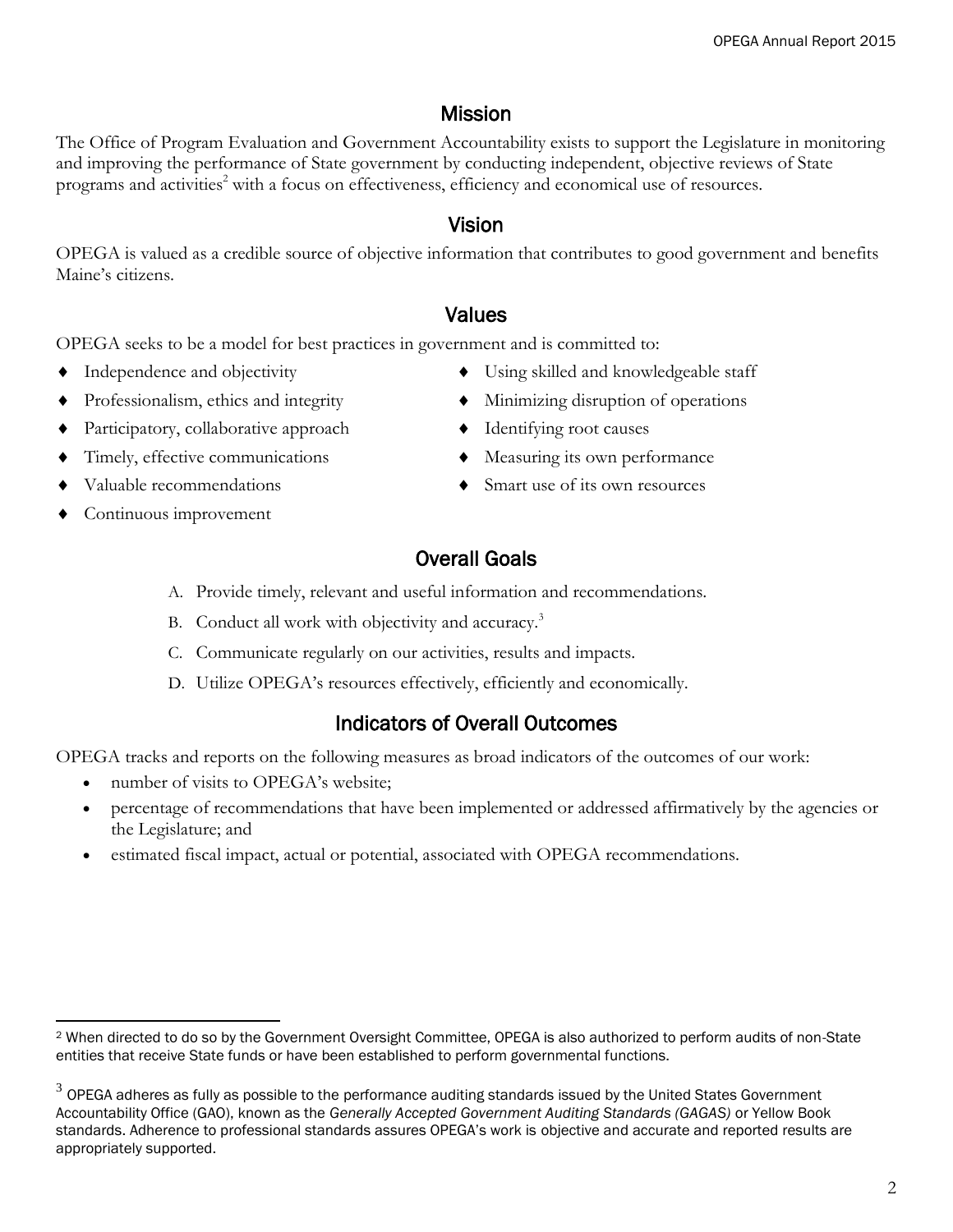### OPEGA Completed Four Projects and Conducted Substantial Work on Four Others

OPEGA's GOC-approved Work Plan for 2015-2016 currently includes 15 projects – seven of which were added in 2015. The 15 projects include 12 full performance reviews, one follow-up review and two special projects. OPEGA's Work Plan and project status are shown in Table 1 and posted on OPEGA's web site.

| Table 1. OPEGA Work Plan for 2015-2016 by Status and Date Initiated                 |                       |                   |               |                   |
|-------------------------------------------------------------------------------------|-----------------------|-------------------|---------------|-------------------|
| <b>Project Name</b>                                                                 | <b>Date Initiated</b> | Scope<br>Approved | <b>Status</b> | Date<br>Completed |
| Follow-Up Review: Office of Information Technology                                  | Nov 2012              | Nov 2012          | Completed     | Aug 2015          |
| Special Project: Tax Expenditure Programs Phase II                                  | April 2014            | April 2014        | Completed     | Mar 2015          |
| DHHS Workplace Culture and Environment                                              | <b>July 2014</b>      | <b>NA</b>         | Completed     | April 2015        |
| State Funding for Good Will-Hinckley                                                | <b>July 2015</b>      | June 2015         | Completed     | Sept 2015         |
| <b>State Lottery</b>                                                                | Aug 2013              | Dec 2013          | In Progress   | <b>NA</b>         |
| Riverview Psychiatric Center                                                        | Sept 2014             | Sept 2014         | In Progress   | <b>NA</b>         |
| Tax Expenditure: Employment Tax Increment Financing                                 | Oct 2015              | <b>NA</b>         | In Progress   | <b>NA</b>         |
| Tax Expenditure: New Markets Capital Investment Credit                              | Oct 2015              | <b>NA</b>         | In Progress   | <b>NA</b>         |
| Tax Expenditure: Pine Tree Development Zones                                        | Oct 2015              | <b>NA</b>         | In Progress   | <b>NA</b>         |
| DHHS Licensing and Regulation of Child Care Providers                               | April 2014            | <b>NA</b>         | Suspended     | <b>NA</b>         |
| <b>DHHS Audit Functions</b>                                                         | <b>NA</b>             | <b>NA</b>         | Planned       | <b>NA</b>         |
| Northern New England Passenger Rail Authority                                       | <b>NA</b>             | <b>NA</b>         | Planned       | <b>NA</b>         |
| Public Utilities Commission: Independent Assessments                                | <b>NA</b>             | <b>NA</b>         | Planned       | <b>NA</b>         |
| Special Project: Information to Support Expedited Tax<br><b>Expenditure Reviews</b> | <b>NA</b>             | <b>NA</b>         | Planned       | <b>NA</b>         |
| The Fund for A Healthy Maine                                                        | <b>NA</b>             | <b>NA</b>         | Planned       | <b>NA</b>         |

In 2015, the Office finished its work on four projects, including three performance reviews and one special project. The DHHS Workplace Culture and Environment review, carried over from 2014 in Suspended status, was placed back In Progress and completed in April 2015. OPEGA issued an Information Brief that included suggestions on additional improvement opportunities for DHHS to consider as it continued its work on employee engagement and culture. The Follow-Up Review of the Office of Information Technology was, by design, a multi-year project during which OPEGA monitored OIT progress on strategic improvement plans for three key information technology (IT) functions. The culmination of that review was an independent assessment of OIT's progress conducted by an OPEGA-contracted consultant with IT expertise. After its review of the independent assessment, OPEGA issued a full report with recommendations in August 2015. The State Funding for Good Will-Hinckley project was a full fact-finding review added to OPEGA's Work Plan at the beginning of July 2015. OPEGA prioritized completion of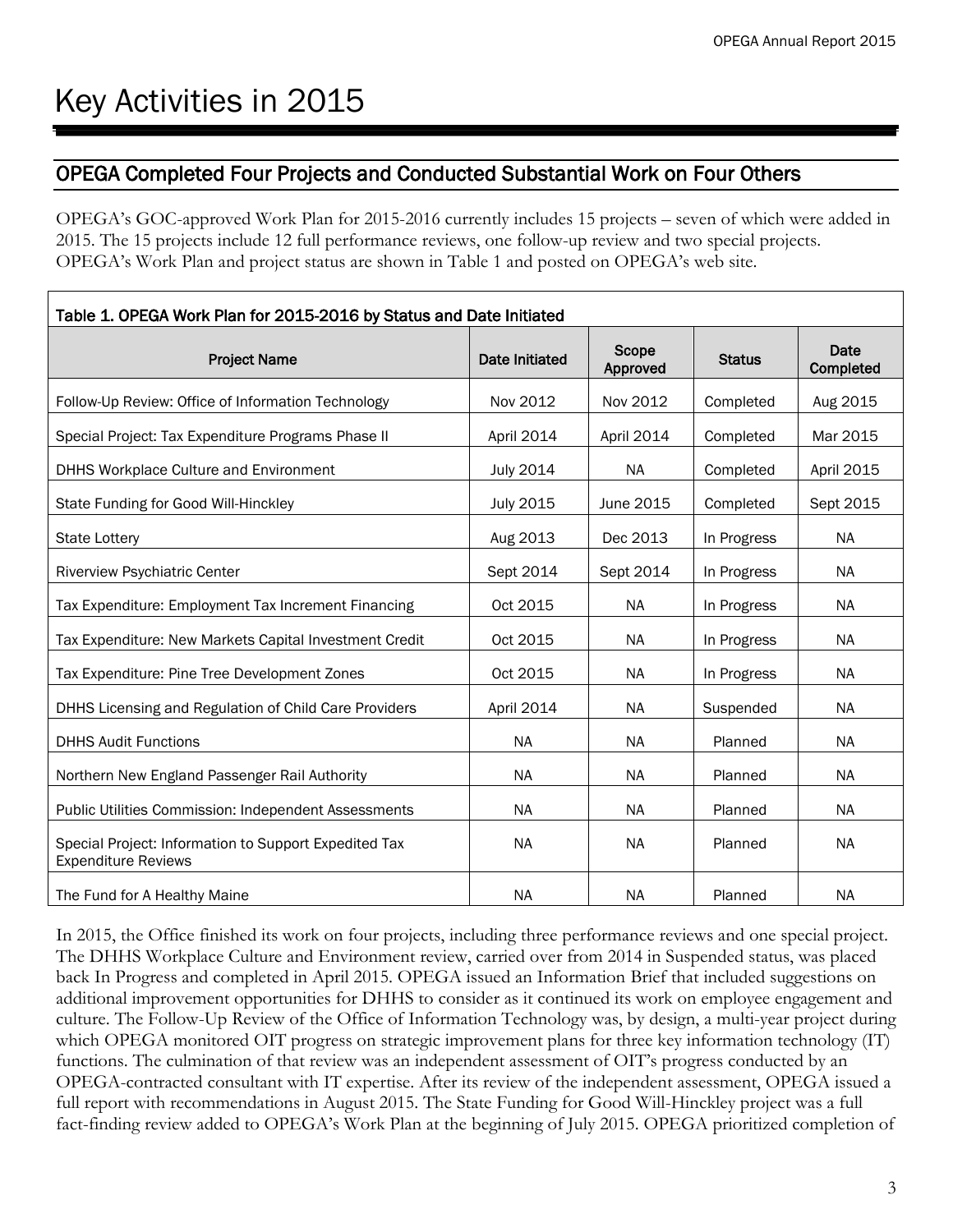this review and issued an Information Brief in early September. The Summary of Projects and Results section beginning on page 9 contains additional detail on the results of these reviews and actions that have been taken.

OPEGA also completed the Special Project: Tax Expenditure Programs Phase II, which culminated in a formal proposal for on-going legislative review of tax expenditures submitted to the GOC and the Joint Standing Committee on Taxation in March 2015. The Legislature subsequently enacted Public Law 2015 Chapter 344 to implement the proposal. This new law tasks OPEGA with conducting Full Evaluations of certain tax expenditures each year on a GOC-approved schedule and with providing information to support the Taxation Committee in the performance of Expedited Reviews of other tax expenditures. In September 2015, the GOC approved the schedule for Full Evaluations to be completed in 2016. Those four evaluations were added to OPEGA's Work Plan and have been In Progress since October. OPEGA recently recommended removing one of those reviews based on the nature of the tax expenditure and the GOC agreed. Three Full Evaluations remain on the Work Plan: Employment Tax Increment Financing, New Markets Capital Investment Credit, and Pine Tree Development Zones. The Work Plan also includes a Special Project to support the Taxation Committee's review of other tax expenditures. That Special Project is currently in Planned status but will soon be In Progress, with a deadline of providing information to the Taxation Committee by July 1, 2016. Additional detail on the completed Tax Expenditures Phase II project can be found on page 13.

During 2015, OPEGA has continued with substantial work on the review of the Riverview Psychiatric Center (RPC). Although OPEGA initiated this review at the end of September 2014, the work on this review did not really get underway until December 2014. A number of factors have resulted in the RPC review extending over the course of 2015 and into 2016. These factors have included the need to coordinate with RPC on scheduling interviews with numerous direct care staff and on gaining access to a variety of RPC records. Questions also arose about what records RPC could allow OPEGA access to, and in what form, under various federal regulations. Both RPC and OPEGA sought assistance from the Attorney General's Office in resolving the access concerns. Work on the RPC project is nearing final stages and OPEGA expects to issue the report in the first quarter of 2016.

Also during 2015, OPEGA assisted the GOC in monitoring progress made on planned improvements in the Department of Health and Human Services' Division of Licensing and Regulatory Services (DLRS) related to the licensing and regulation of child care providers in the State. The GOC suspended an OPEGA review of DLRS that was in progress in 2014 to allow the agency time to implement a comprehensive strategic improvement plan intended to address serious known issues that were the impetus for the review. While in Suspended status, the GOC and OPEGA received several written report backs and briefings from DLRS on its progress. OPEGA plans to resume that review in 2016.

OPEGA has not had sufficient resources in 2015 to continue work on the State Lottery review. While that review is still considered to be In Progress, prioritizing the RPC review and the review of State Funding for Good Will-Hinckley has resulted in little progress being made on the State Lottery project. Similarly, OPEGA has not had the resources to begin two planned projects carried over from the 2013-2014 Work Plan - the review of DHHS Audit Functions and the review of Public Utilities Commission: Independent Assessments.

#### OPEGA Monitored Actions Taken on Past Reports

OPEGA actively follows up with agencies on actions taken, and monitors legislative efforts when applicable, related to report recommendations. The GOC periodically reviews the implementation status of specific reports and often receives formal report backs from responsible agencies.

In 2013, the GOC adopted a procedure to govern OPEGA's follow-up on issued reports. Under that procedure, OPEGA ceases active follow-up of any outstanding recommendations for reports issued more than two years ago, unless the GOC directs that active follow-up should continue. The procedure also calls for OPEGA to report to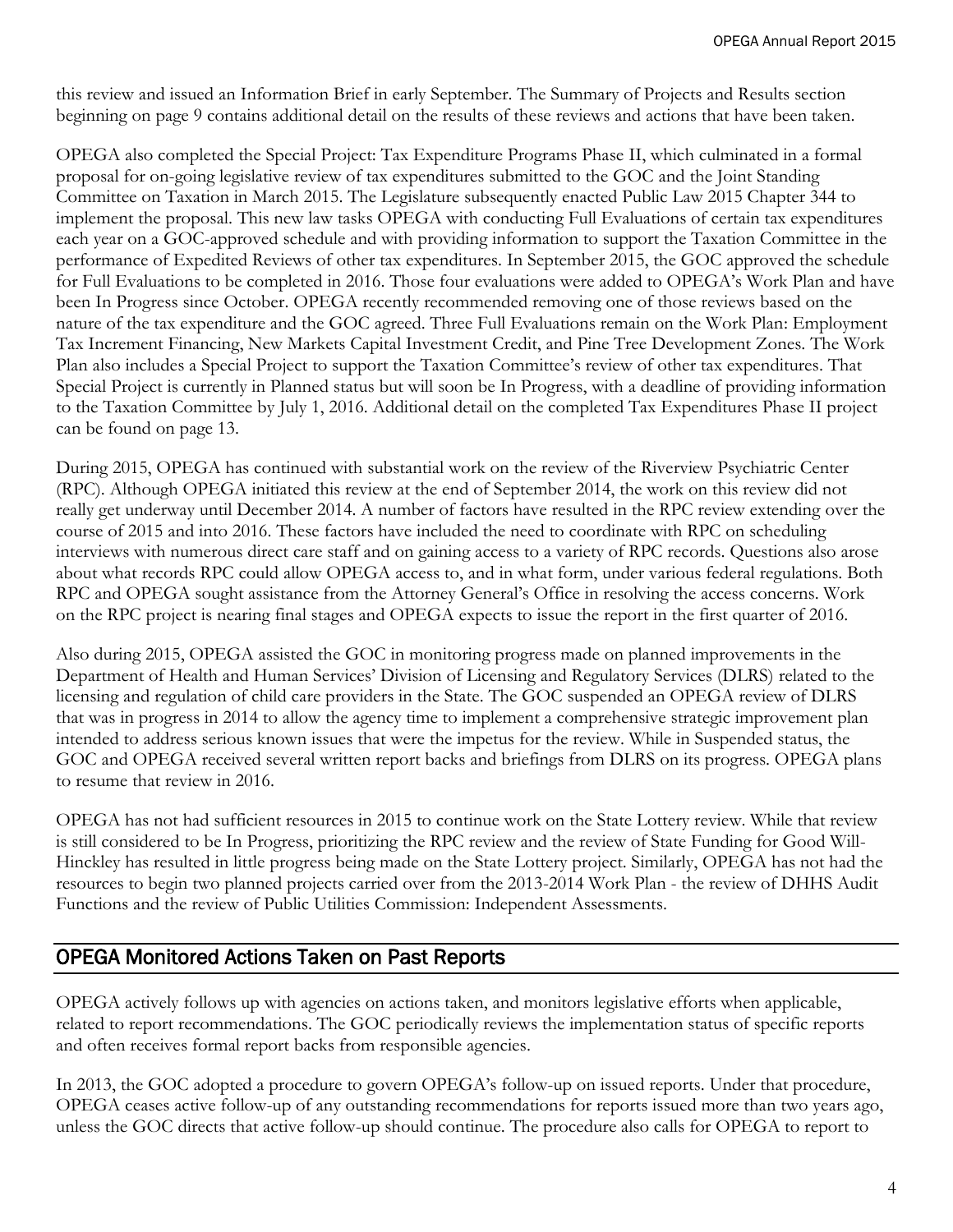the GOC semi-annually on its follow-up activities, and the status of actions on related recommendations, so the GOC can determine whether additional action by the Committee is warranted.

The seven reports listed in Table 2 had outstanding recommendations and were in active follow-up status in 2015. OPEGA had limited time available for follow-up work in 2015 and concentrated its effort on two reports:

- *Economic Development Programs in Maine*: assessing the current status of outstanding recommendations in the 2006 report and assisting the GOC in its consideration of what action should be taken with regard to unaddressed recommendations from that report; and
- *Healthy Maine Partnerships' FY13 Contracts and Funding*: assisting the GOC in taking action and monitoring progress on the implementation of its own recommendations from work on this review.

Table 2. OPEGA Reports in Active Follow-up Status in 2015 Follow-Up Review of the Office of Information Technology (2015) Maine Economic Improvement Fund (2014) Healthy Maine Partnerships' FY13 Contracts and Funding (2013) Public Utilities Commission (2013) Maine State Housing Authority: Energy Assistance Programs LIHEAP and WAP (2013) Child Development Services (2012) Economic Development Programs in Maine (2006)

OPEGA did not, however, conduct the follow-up planned on the remaining reports in active follow-

up status in 2015. Consequently, we have limited new information on the status of the recommendations that were in process of being implemented, or were not yet addressed, as of the end of 2014. OPEGA plans to conduct follow-up on these reports in early 2016, review implementation status with the GOC as warranted, and then discontinue active follow-up on any reports issued more than two years ago.

The Summary of Projects and Results section of this report, beginning on page 9, has additional description of actions OPEGA is aware of that have been taken on prior reports, including actions by the GOC as a result of the follow-up work described here. Appendix B also gives the current follow-up and implementation status of all OPEGA reports.

## OPEGA Supported GOC and Other Legislative Efforts Including Conducting Public Inquiries and Introducing New Legislation

OPEGA serves as staff for the Government Oversight Committee. Staff support includes coordinating and giving notice of meetings and agendas, developing and distributing written meeting materials, and preparing written summaries of the meetings. The GOC held 14 meetings in 2015. An archive of the Meeting Summaries from all GOC meetings is maintained on OPEGA's website.

OPEGA also performs research and gathers information to support the Committee's consideration of potential review topics. In 2015, the Office processed and/or conducted research related to six formal requests for OPEGA reviews. Five of these were requests from legislators, including one from a GOC member. The other formal request was submitted by a citizen and had a legislative sponsor as required by GOC policy.

Ultimately, the GOC actively considered all six of the formal requests, placing four of them on OPEGA's Work Plan (two were combined into one review of the Governor's actions regarding GWH).<sup>4</sup> The Committee has requested additional information on one other request; that request is still pending a final GOC determination.<sup>5</sup> The GOC determined the remaining request did not require any further action by the Committee or OPEGA.

 4 Four of the formal requests for reviews considered by the GOC were added to OPEGA's Work Plan as three projects – State Funding for Good Will-Hinckley, Northern New England Passenger Rail Authority and The Fund for a Healthy Maine.

<sup>&</sup>lt;sup>5</sup> The request still pending with the GOC is for a review of the Board of Licensure for Professional Land Surveyors.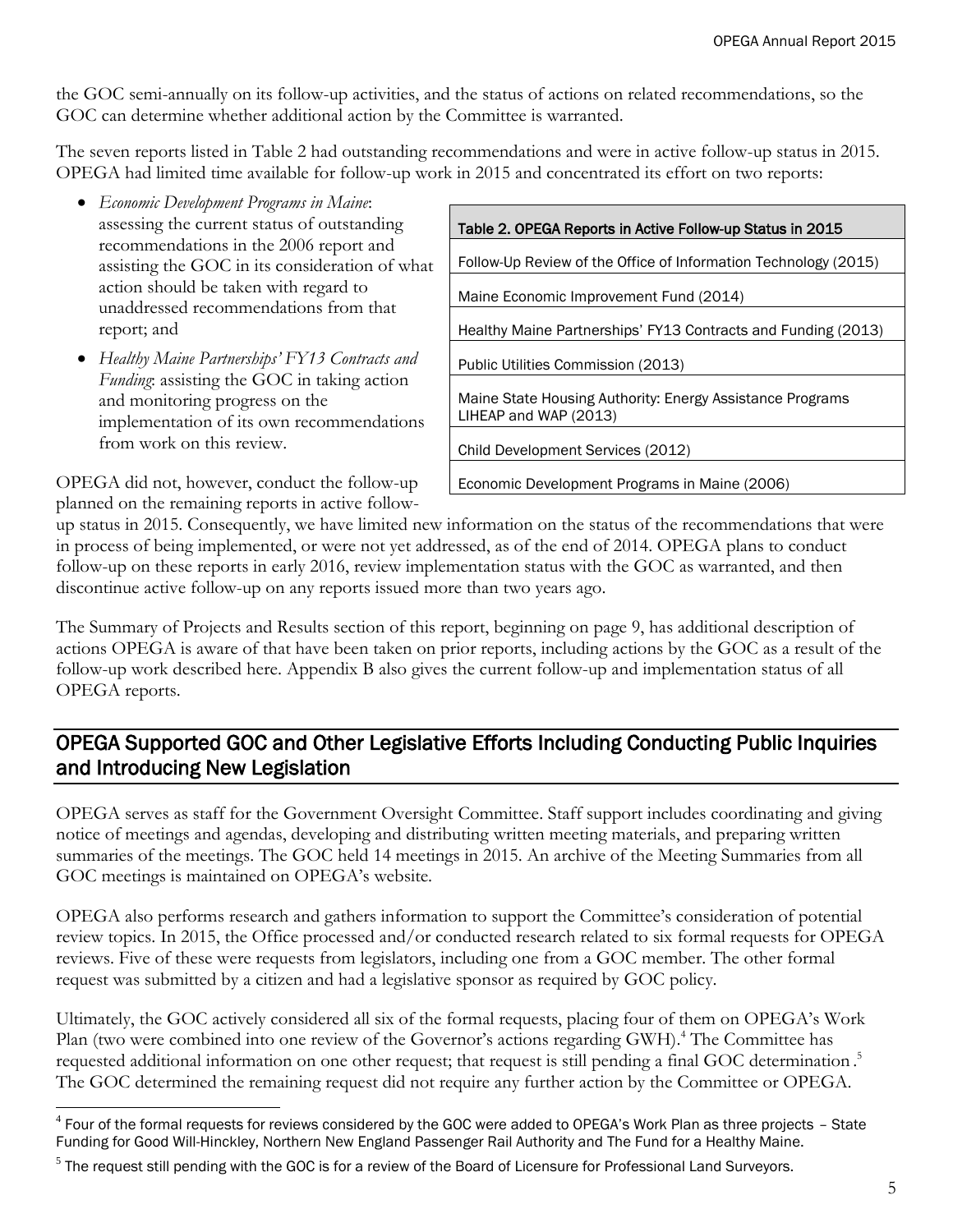The GOC occasionally conducts its own investigatory inquiries through public meetings and OPEGA supports the Committee in those efforts. In 2015, the GOC conducted a public inquiry of former and current officials of the Department of Education, the Governor's Office, Good Will-Hinckley, the Harold Alfond Foundation, and Maine Street Solutions to explore unanswered questions still remaining following release of OPEGA's Information Brief on State Funding for Good Will-Hinckley (Info Brief). On October 15, 2015, the Committee asked questions of the GWH Board Chair during its Public Comment Period on the Info Brief and on November 12, 2015 the GOC took testimony under oath from nine individuals.

For this inquiry, OPEGA assisted the GOC in issuing subpoenas and letters requesting attendance and documents, understanding and adhering to the statutes that govern such legislative proceedings, preparing protocols to be followed, and coordinating logistics for the public meetings. Following the inquiry, OPEGA drafted, for GOC review and approval, the first GOC Addendum to an OPEGA report. The Addendum is the GOC's own report which records the actions of the GOC in response to OPEGA's GWH Info Brief, and includes a summary of additional or new information and context pertinent to the reported events gathered through the GOC's process. The GOC Addendum is posted with the OPEGA Info Brief on OPEGA's website.

In 2015, the GOC introduced two pieces of legislation stemming from follow-up work done on two OPEGA reports issued in prior years. OPEGA assisted the GOC in drafting, submitting, presenting and tracking the status of these bills:

- LD 1347, "An Act To Implement Recommendations of the Government Oversight Committee To Clarify That Competitive Bid Provisions Apply to Grant Awards" was introduced to implement one of the GOC's own recommendations stemming from its work on OPEGA's report on *Healthy Maine Partnerships' Fiscal Year 2013 Contracts and Funding*.
- LD 1395, "An Act to Implement the Recommendations of the Government Oversight Committee To Ensure Legislative Review of Reports Submitted by Quasi-independent State Agencies" was introduced to enhance the effectiveness of legislative oversight of quasi-independent state entities, particularly regarding compliance with new statutory requirements established in 2012. Those new statutory requirements were a result of GOC-introduced legislation stemming from the Committee's work on OPEGA's 2011 report on the *Maine Turnpike Authority*.

OPEGA also assisted with refining the Taxation Committee's amendment to LD 941, "An Act to Improve Tax Expenditure Transparency and Accountability." LD 941 was introduced as a Concept Draft shortly after OPEGA submitted its *Proposal for Legislative Review of Maine State Tax Expenditures* to the GOC and the Taxation Committee in March 2015. The draft legislation to implement the review process, which was included in OPEGA's Proposal, became the foundational language for the Committee Amendment to LD 941. At the request of the Taxation Committee, OPEGA worked with Maine Revenue Services and other key stakeholders to further refine the proposed language to address concerns raised by these parties. OPEGA also coordinated with the GOC, and staff and Chairs of the Taxation Committee, throughout the legislative process for this bill, including assisting in identifying OPEGA resources that could be used to cover the costs of this new effort for the first biennium.

The Summary of Projects and Results section of this report, beginning on page 9, has additional description of these and other legislative actions during 2015 related to current and prior OPEGA projects.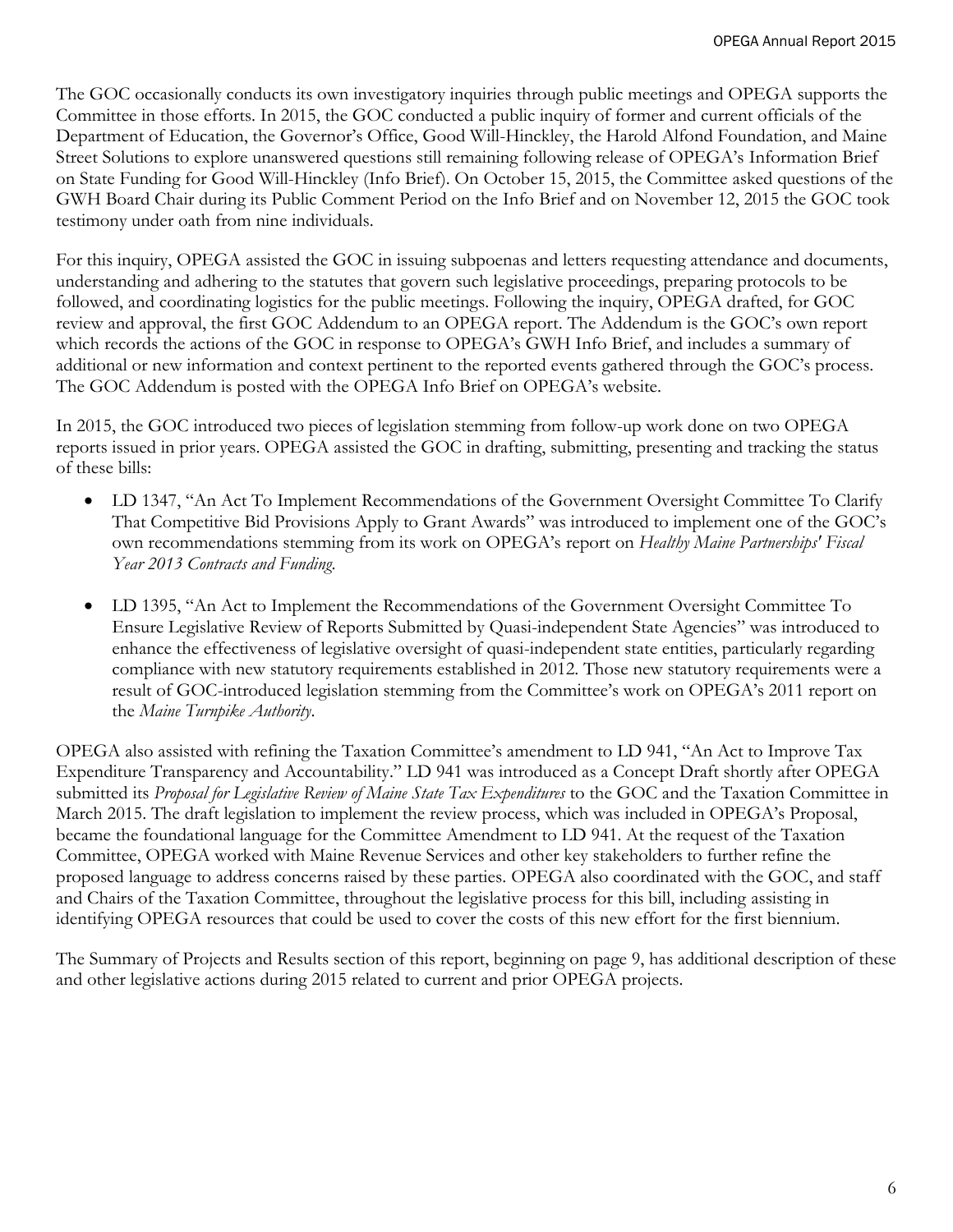#### OPEGA Kept Legislators and Public Informed of Activities and Impact

OPEGA strives to keep those we serve regularly apprised of the projects and other activities we are working on, our results, and the work products available on the projects we complete. We also seek to provide information about the actual impacts of our work and the recommendations we have made. Our target audience includes all legislators, not just GOC members, and the general public. OPEGA's communication efforts in 2015 included:

- posting our Work Plan (with current status) and reports, as well as GOC Meeting Agendas and Summaries, to OPEGA's website;
- distributing GOC meeting agendas in advance to an interested parties email list the Office maintains that includes media representatives, legislators and members of the public that have asked to receive such notifications;
- sending written advance notification of the scheduled public presentations of OPEGA reports, and related GOC public comment periods, to the members of legislative leadership and all joint standing committees that may have jurisdiction over, or a special interest in, the subject matter of the reports;
- distributing, immediately following release of the report, full copies of the final reports to each member of legislative leadership and each member of all joint standing committees that may have jurisdiction over, or a special interest in, the subject matter of the reports;
- notifying all legislators, within a day of the report release, that a final report is available typically done via email with a report summary attached;
- briefing legislative joint standing committees, when requested, on our reports and results as well as actions taken on our recommendations;
- submitting the statutorily required annual report on OPEGA's activities and performance for 2014 to the Government Oversight Committee and the Legislature; and
- responding to numerous inquiries on our work from interested legislators, citizens and the media.

In 2015, as in the previous four years, there was media interest in some OPEGA reports, as well as certain topics under consideration by the GOC. OPEGA makes it a priority to respond to media inquiries, as well as those from legislators and citizens, in a timely manner – typically the same day an inquiry is made – to facilitate informing the public of GOC and OPEGA activities.

The Annual Report, presented here, is another avenue through which OPEGA provides information about its activities and impact, including recommendations implemented or affirmative addressed (page 8) and actions on past reports (page 15).

#### OPEGA Stayed Within Budget and Continued to Face Staffing Challenges in 2015

OPEGA's actual expenditures have been under budget each year since beginning operations in 2005 and that trend continued in 2015. Table 3 shows OPEGA's adjusted General Fund budget and actual expenses for the past three fiscal years.

| Table 3. OPEGA's Adjusted Budget and Expenditures by Year |            |             |               |  |
|-----------------------------------------------------------|------------|-------------|---------------|--|
|                                                           | FY 2013    | FY 2014     | <b>FY2015</b> |  |
| Total General Fund budget (adjusted)                      | \$817.894  | \$875,003   | \$1.070.489   |  |
| Total General Fund dollars expended                       | \$721.858  | \$691.611   | \$876.520     |  |
| Dollar variance of expenditures to budget                 | (\$96,036) | (\$183,392) | (\$193,969)   |  |
| % variance of expenditures to budget                      | (11.7%)    | (21%)       | (18%)         |  |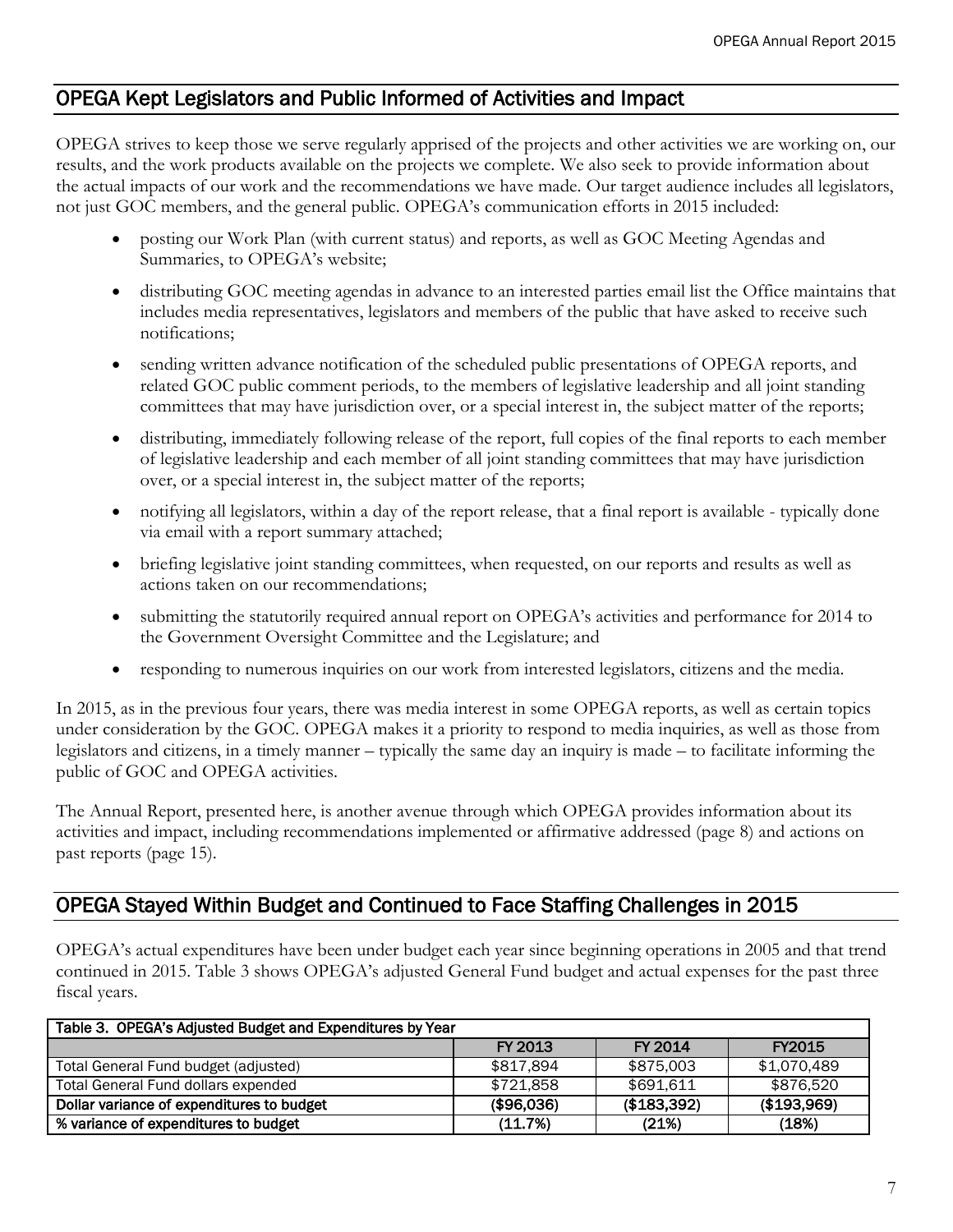In FY13, OPEGA's adjusted budget included an allotment of \$20,000 from prior year balances to cover costs associated with a temporary part-time position. In some years, OPEGA's baseline budget is adjusted to meet State or legislative cost savings initiatives. OPEGA's adjusted budget for FY13 also included reductions associated with eliminating merit salary increases for employees and changes to employee benefit plans. The increase in OPEGA's adjusted budget from FY13 to FY14 was almost entirely due to increases in the rates for OPEGA's contributions to Retiree Health and Retirement Unfunded Liability accounts that are not within OPEGA's control.

The increase in the adjusted budget from FY14 to FY15 is primarily accounted for by an allotment in FY15, from prior year balances, to cover costs associated with a temporary position and anticipated consulting services needed for work on tax expenditures required by Resolves 2013 Chapter 115. OPEGA's adjusted budget for FY15 also reflected cost of living increases to salaries.

OPEGA's actual expenditures for FY15 were \$193,969, or about 18%, under the adjusted budget. The variance was primarily due to:

- vacancy in one full-time analyst position;
- actual costs for OPEGA's temporary position being less than anticipated;
- actual costs for employee training, printing, advertising and per diem payments for GOC members being lower than budgeted; and
- actual costs for consultant services being less than budgeted.

OPEGA used some of the underrun in the All Other accounts to upgrade the Office's five year old laptops.

OPEGA continued to face staffing challenges with one full-time analyst position vacant for approximately six months in calendar year 2015, due to a vacancy from 2014 that was finally filled in March 2015 and unexpected turnover of another position in late August 2015. OPEGA has been delayed in recruiting for that vacancy as it has prioritized the recruitment of two new positions, dedicated to evaluations of tax expenditure programs, authorized by the Legislature to begin in October 2015. One of those positions was filled in October. After the initial recruitment for the second position proved unsuccessful, OPEGA conducted a second recruitment and a candidate was selected who will join OPEGA in January 2016.

# Outcome Indicators

Since 2008, OPEGA has been tracking and reporting on three measures that are broad indicators of the outcomes of our work:

- percent of recommendations implemented or affirmatively addressed, as an indicator of the significance and usefulness of our recommendations, as well as our overall effectiveness in stimulating warranted changes in State government;
- estimated potential fiscal impacts associated with OPEGA recommendations; and
- number of visits to OPEGA's website, as an indicator of overall interest in our function and work products.

While OPEGA continues to use these measures, we find ourselves with little new information to update the metrics for these indicators in 2015. There are several reasons for this.

First, as discussed on page 5, OPEGA did not complete all planned follow-up work on past reports still in active follow-up status during 2015. Consequently, we have little new information about changes in status of outstanding recommendations to update the values we last reported for the percent of recommendations implemented or affirmatively addressed. In our last annual report for 2014, we noted that OPEGA had made a cumulative total of 198 recommendations since 2005 and that 65% of them had been implemented or affirmatively addressed, with another 16% in progress of being implemented. During 2015, OPEGA made an additional 13 specific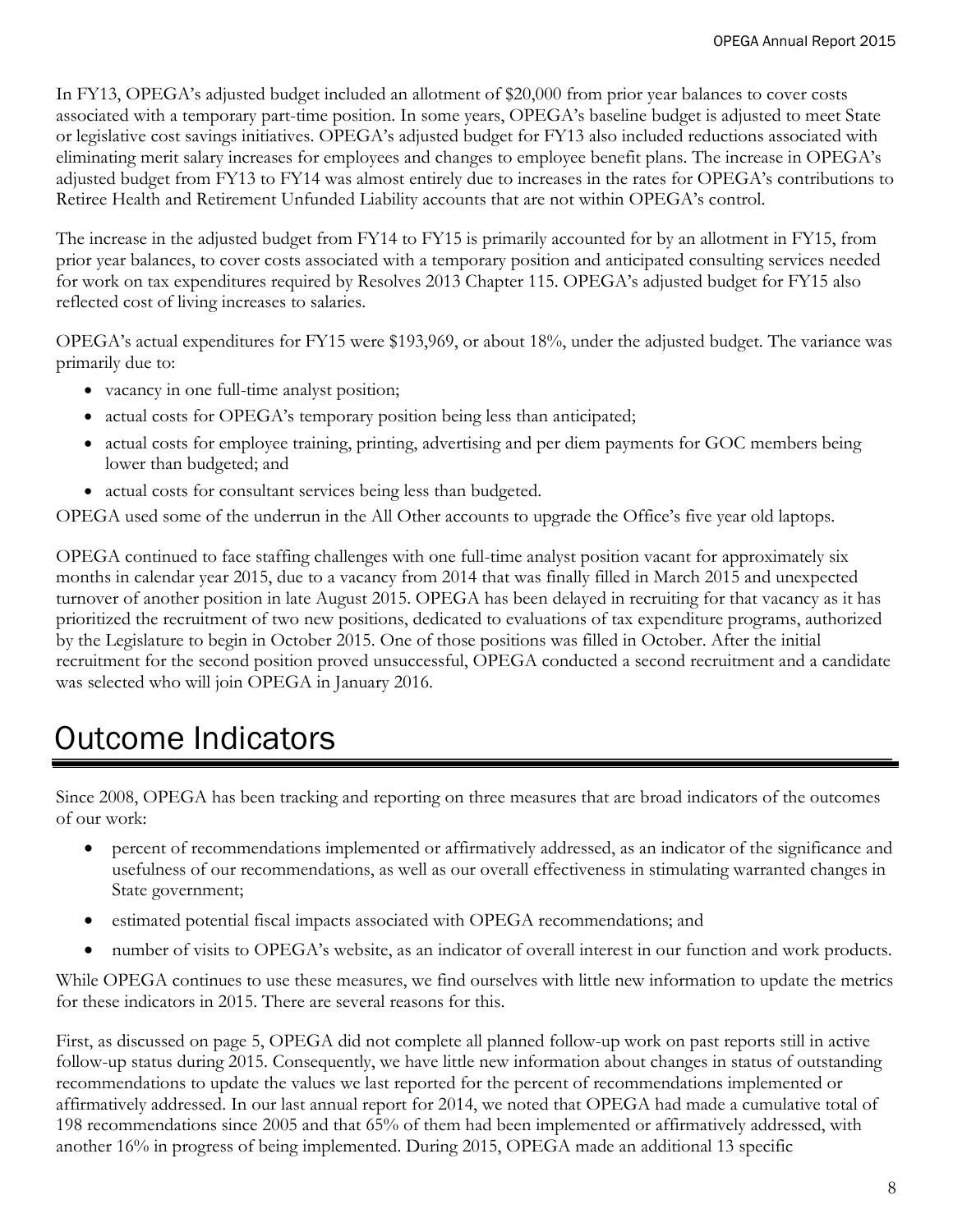recommendations, bringing the cumulative total of recommendations made to 211. All of the 2015 recommendations were associated with the report *Follow-Up Review of the Office of Information Technology.* Only one of them is considered to be in progress at this time.

Additionally, of the reviews OPEGA completed in 2015, the Office of Information Technology review is the only one where we anticipate potential fiscal impacts associated with OPEGA recommendations. OPEGA expects that additional fiscal resources will be required to implement some of the recommendations. However, at this time, there is no reasonable basis to estimate the dollar amount of resources that may be needed.

Lastly, data collection on website visits was interrupted in late 2014 due to changes in the URL for the Legislature's website, which also affected OPEGA's website. OPEGA only recently discovered that this change impacted the Google Analytics function we had established to track our website activity. Upon discovery, we made the necessary changes to resume Google Analytics tracking of website activity data for 2016. In past years, we have noted that the trend in website activity seems to primarily reflect the degree of media interest in released OPEGA reports and related GOC activities in any particular year. Assuming that trend held true, we expect there would have been a significant increase in website activity in 2015 given the substantial media and public interest in OPEGA's review of State Funding for Good Will-Hinckley and the related work of the GOC. We further expect the activity would have come from a broad range of Maine towns, other states and other countries as the media coverage on the issue was nationwide.

OPEGA expects to report updated figures on all three measures in our Annual Report for 2016.

# Summary of Projects and Results

During 2015, OPEGA completed its work on three reviews and one special project: the DHHS Workplace Culture and Environment review, the Follow-Up Review of the Office of Information Technology, the State Funding for Good Will-Hinckley review and the Special Project: Tax Expenditure Programs Phase II. A listing of all 43 projects OPEGA has produced public work products on since 2005 can be found in Appendix A.

#### DHHS Workplace Culture and Environment

OPEGA conducted a review of workplace culture and environment at the Department of Health and Human Services (DHHS). This review was initiated by the GOC in response to complaints from current and former employees that raised questions about whether the workplace climate at DHHS was conducive to recruiting, retaining and engaging capable, knowledgeable and motivated employees. The complaints originated primarily from three offices within DHHS and OPEGA's review focused on the extent to which the complaints from these individual employees represented systemic issues within DHHS that warranted detailed root cause analysis. The scope of work involved analyzing the complaints, reviewing literature on organizational culture, and conducting interviews with DHHS management and stakeholders. OPEGA also analyzed data from several sources including DHHS employee survey data, grievance data maintained by the Maine State Employees Association (MSEA), and termination data maintained by the Department of Administrative and Financial Services, Bureau of Human Resources (BHR).

OPEGA's research and analyses into workplace culture and environment at DHHS suggested that the more serious concerns expressed in the individual complaints were not systemic throughout the Department. Employee climate surveys administered by DHHS in 2013 and 2014 reflected an effort by Department management to assess employee engagement and the work environment. OPEGA's analysis of the survey data indicated that, overall, DHHS employees were generally satisfied with the workplace climate, including how they were treated by their managers and coworkers. We observed somewhat lower levels of employee satisfaction with communication from management. When analyzed by DHHS office, the survey results indicated lower and/or declining satisfaction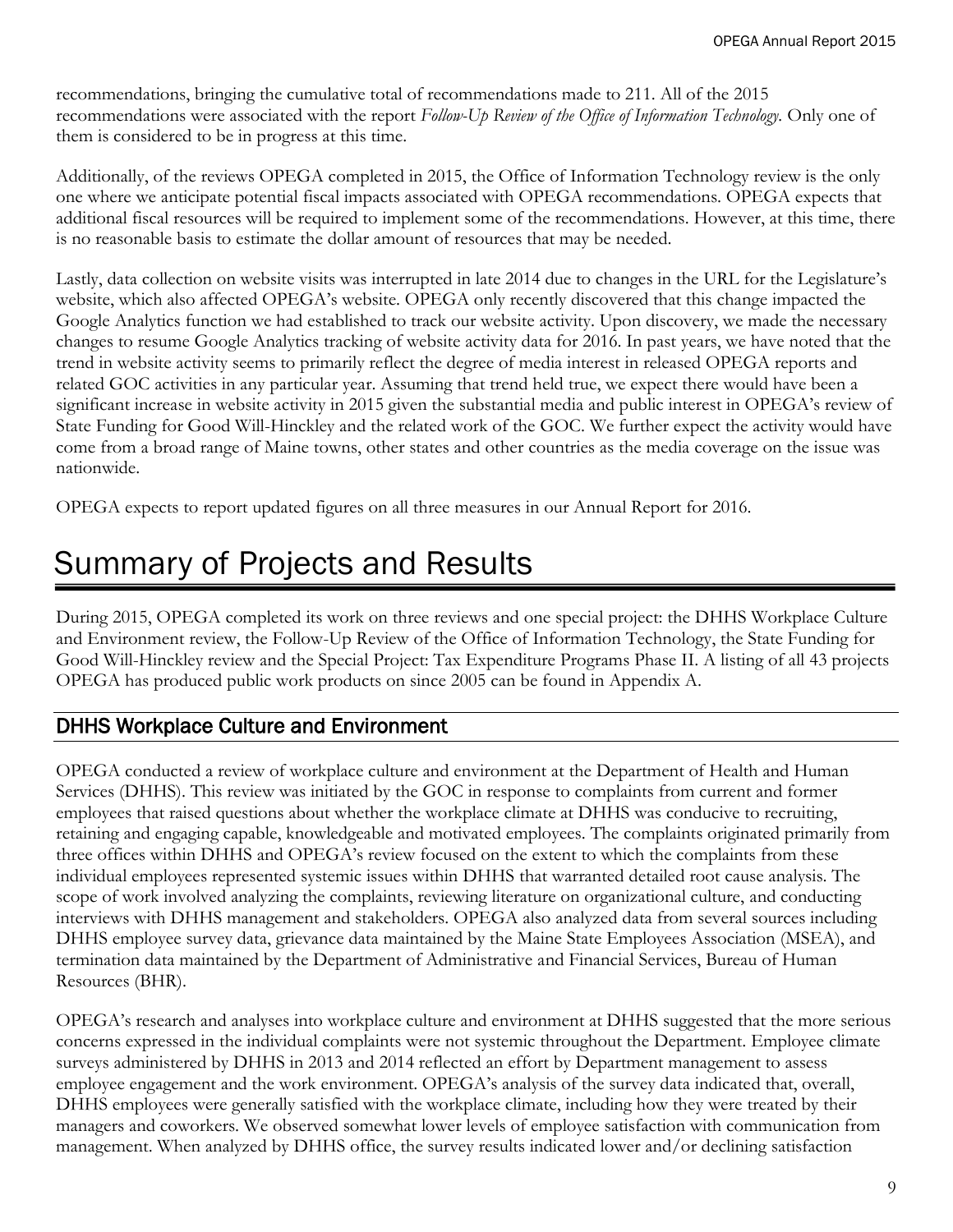levels in certain offices, particularly on measures of communication and management quality. These offices included two of the three offices from which complaints were received.

OPEGA also analyzed employee grievance and termination rates at DHHS in comparison to the other Executive Branch agencies. We found that DHHS does not stand out among agencies on these high-level indicators of the work environment. However, for a subset of types of terminations and grievances OPEGA considered relevant to the complainants' concerns, DHHS is above average among State agencies.

Through interviews and reviews of documents provided by DHHS, OPEGA observed that Department leadership was taking active steps to assess and improve its organizational culture and work environment. These efforts reflected some of the recommended practices OPEGA identified in our review of literature on organizational culture and climate, including collecting and analyzing data from regular employee surveys to diagnose and assess organizational culture. If sustained over time, such efforts can be expected to result in positive change.

OPEGA made several suggestions on additional improvement opportunities for DHHS to consider as it continued its work on employee engagement and culture. DHHS was accepting of these suggestions, noting they were valid and that DHHS already planned to do some of them. DHHS also noted, however, that some of the suggestions may be more difficult to implement given the Department's structure and requirements associated with a union environment.

The GOC voted unanimously to fully endorse OPEGA's Information Brief on *DHHS Workplace Culture and Environment*. <sup>6</sup> Though OPEGA made no recommendations that require follow-up through the GOC's and OPEGA's formal follow-up process, the GOC requested a future report back from DHHS on further actions taken toward improving employee engagement and workplace culture.

#### Follow-Up Review of the Office of Information Technology

OPEGA completed a limited scope follow-up review of the Office of Information Technology (OIT) which began in November 2012 and was, by design, a multi-year project. OPEGA first reported on the subject of information technology in State government in 2006. Since then OPEGA has periodically reported to the GOC on OIT's efforts to implement various recommendations from that report.

In 2011, the GOC considered a multifaceted request for a new review of OIT. The issues raised in that request, and other unsolicited complaints regarding OIT that OPEGA had received over the years, raised concerns about whether recommendations from the 2006 report had been completely and adequately implemented. Key problem areas were widely known at the time the GOC was considering the request and new management at OIT was attempting to address them. The purpose of OPEGA's follow-up review was to assist the Legislature in holding OIT more formally accountable for effectively addressing these known concerns going forward. The review focused specifically on ensuring OIT made acceptable progress in the following critical areas:

- project management;
- business continuity planning and disaster recovery; and
- supporting the data needs of Executive Branch departments.

 $\overline{a}$ <sup>6</sup> Endorsement indicates the Committee's public approval of, and support for, OPEGA's reported results and recommendations. The GOC has the option to vote to fully endorse, endorse in part, or not endorse an OPEGA report. Generally, the Committee will fully endorse the report if it finds that:

a. the reported results are credible, objectively derived and sufficiently relevant and complete with regard to the assigned scope for the review; and

b. the reported recommendations are reasonable and appropriate for addressing the issue(s) identified.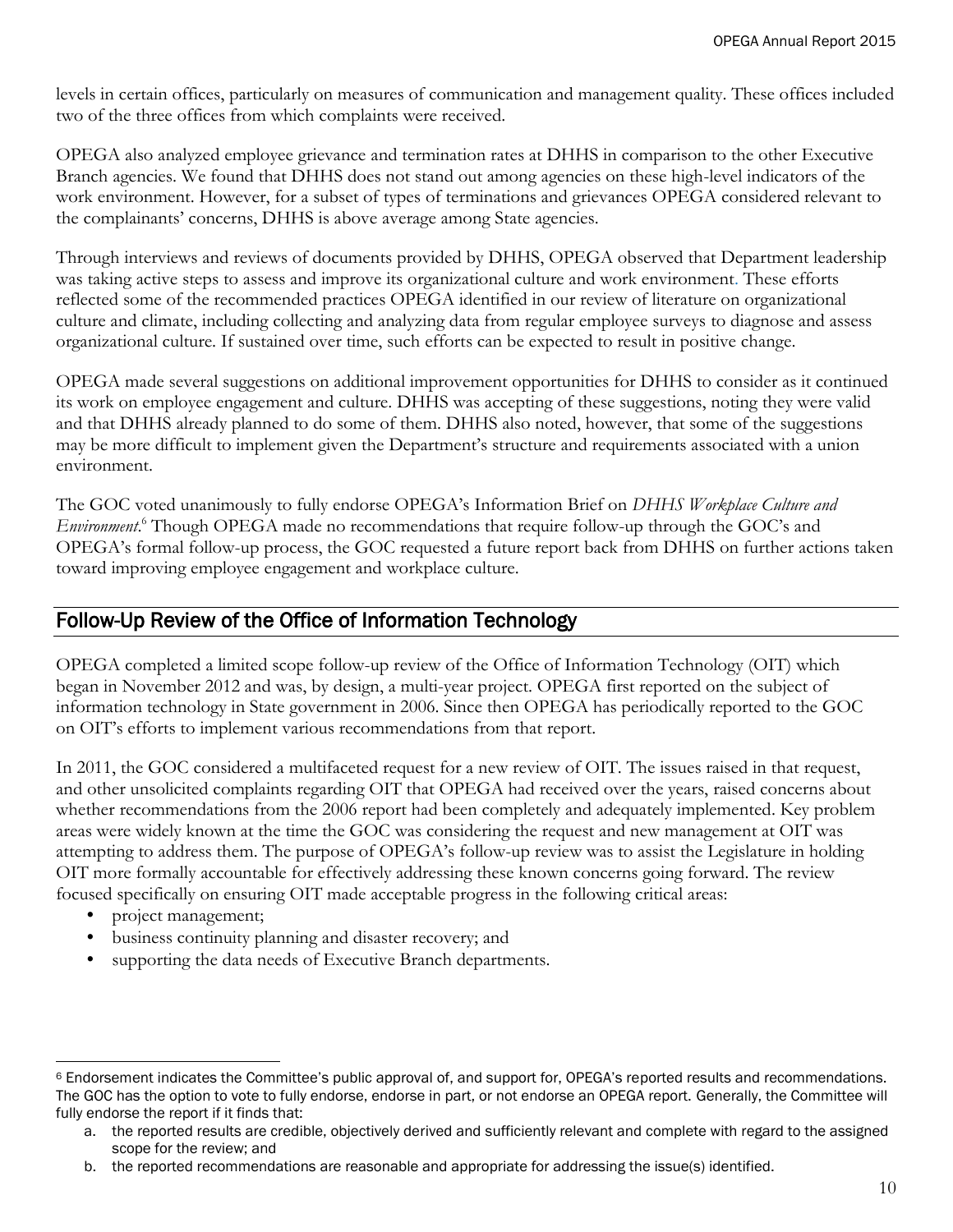During the review period, OPEGA monitored OIT progress on strategic improvement plans for these three key information technology (IT) functions. The culmination of the follow-up review was an independent assessment of OIT's effectiveness in implementing its plans and the degree of improvement achieved. The assessment was conducted by an OPEGA-contracted consultant with IT expertise and was completed in April 2015.

OPEGA and the consultant found that, overall, OIT had made significant progress in implementing the actions from its Strategic Improvement Plan that it could take unilaterally, and continued improvement in the three focus areas for this review was expected. However, several actions in OIT's Plan were contingent on the efforts of other State agencies that did not occur in the review period. Consequently, OIT had not fully implemented certain key parts of its Strategic Improvement Plan, particularly with regard to business continuity planning and disaster recovery and support for agency data needs. Progress for the State as a whole in these areas had not been as desired.

The following was specifically noted with regard to the three focus areas of this review:

- OIT made significant progress in developing its IT project management capabilities and converting to the Agile project management methodology. Continued improvement was expected as OIT continues to strengthen its project management function and there were several areas where further improvements would better align OIT with industry standard practices.
- OIT made significant progress addressing previously known gaps in business continuity planning and disaster recovery (BCP/DR). However, statewide BCP/DR efforts to date had not mitigated risks associated with potential disasters or catastrophic system failures. Business Impact Analyses (BIA) necessary for sound business continuity and disaster recovery planning within both OIT and individual agencies, had not been completed for any State agency. Agency participation is critical to BCP/DR efforts and such participation is impacted by broader organizational challenges outside of OIT's control.
- $\bullet$  Little progress had been made in improving data governance<sup>7</sup> and analytic capabilities for Executive Branch agencies, primarily because this area is impacted by broader organizational challenges and did not receive much focus until late in the review period.

Agency participation, and effective partnerships between OIT and the agencies it serves, are required for the State to continue advancing its IT-related capabilities. Continued improvement is necessary to ensure the State is properly managing IT-related risks and in a position to capitalize on IT-related opportunities. While OIT itself can do more to promote agency participation and partnerships, we found several organizational challenges OIT does not have the authority to address on its own. These barriers include the lack of executive-level IT governance to ensure adequate funding for statewide initiatives, as well as collaboration, coordination and action by all agencies toward IT-related goals.

OPEGA reported seven recommendations, some with multiple recommendations imbedded, to address identified issues. Six of the reported recommendations require the involvement of agencies and officials within the Department of Administrative and Financial Services (DAFS), other than OIT, and/or the Governor's Office. OIT and the DAFS Commissioner generally agreed with the recommendations and felt they should go forward as they are items they are interested in pursuing, have been pursuing, and want to continue pursuing. The Commissioner noted that some are complicated issues and will take some time to resolve which is why they do not have a current plan with timeframes established for actions.

The GOC voted unanimously to fully endorse OPEGA's report *Office of Information Technology Follow-up Review*. OIT is expected to submit to the GOC, within the first quarter of 2016, an action plan with timetable for those actions OIT can take on its own. The GOC will continue to monitor DAFS progress in addressing the other recommendations and expects to receive a report back from DAFS in the fall of 2016.

 $\overline{a}$ 

 $7$  For the purposes of this report, data governance refers to the overall management of the availability, usability, integrity and security of the data employed in an organization.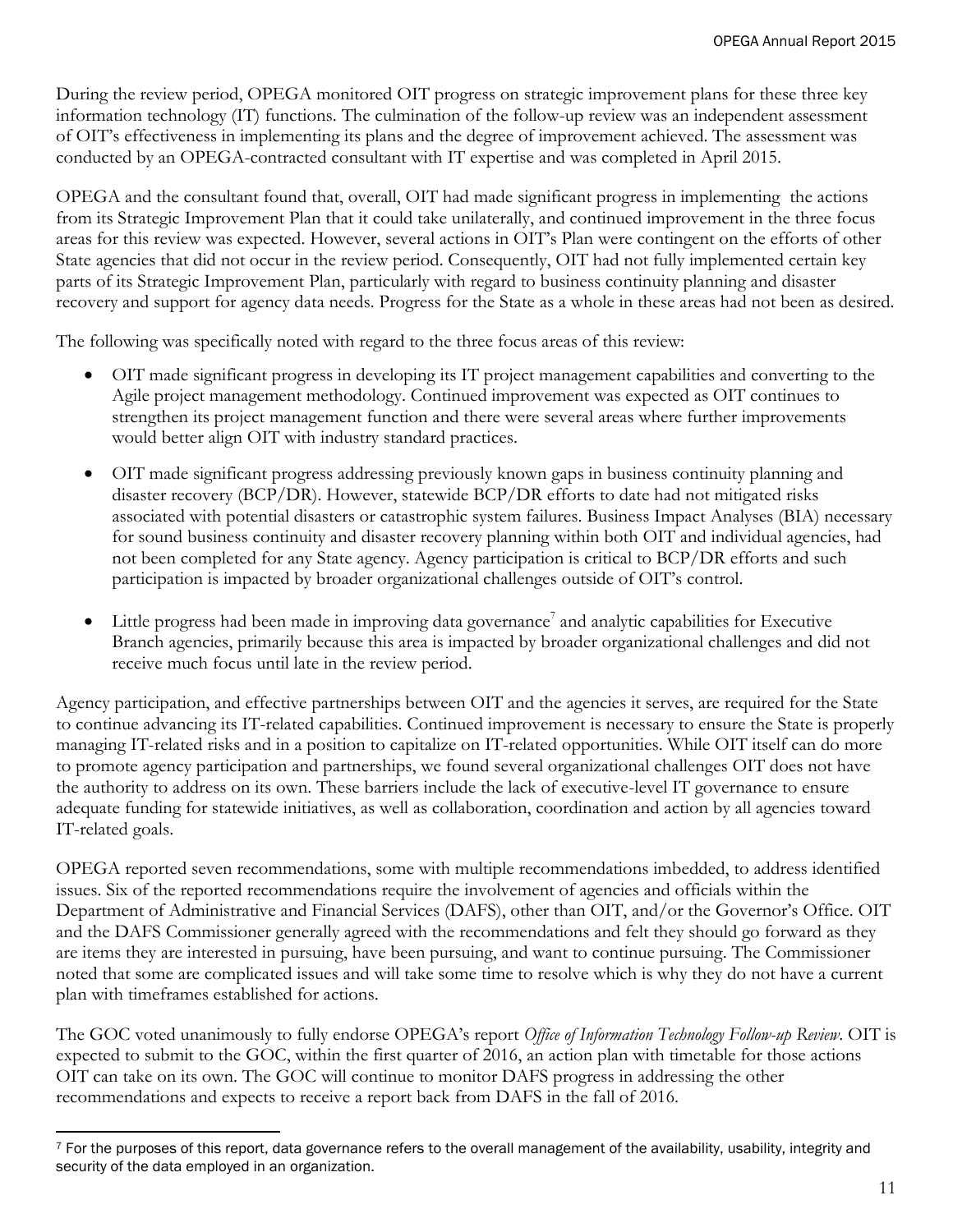#### State Funding for Good Will-Hinckley

On July 1, 2015, the GOC directed OPEGA to determine the facts associated with alleged proposed changes to the State's fiscal year 2016 and 2017 Department of Education (DOE) funding for Good Will-Hinckley (GWH), and the impact of those proposed changes to the School. GWH is a non-profit organization located in Fairfield, Maine that offers educational programs for at-risk youths, one of them being a charter school. Two separate requests for a review of this subject had been submitted to the GOC by current legislators following allegations the Governor had threatened to withhold State funding because GWH had hired the current Speaker of the House of Representatives as its next President, and that those threats resulted in termination of the Speaker's employment contract.

OPEGA interviewed staff and officials from DOE, GWH, and the Harold Alfond Foundation (HAF), as well as the Maine Speaker of the House of Representatives and two lobbyists. We also collected and reviewed numerous documents provided by these entities. The Governor and his staff declined to speak with OPEGA citing pending litigation against the Governor, though some documents requested by OPEGA were provided. From these sources, OPEGA was able to report some background on GWH, its charter school, the State funding provided through DOE, a timeline of events associated with the proposed changes in State funding, explanations of actions taken by various parties and the impact of it all on GWH.

In early June 2015, the Governor learned that GWH had hired the current Speaker as its next President. Both the Governor and the current Acting DOE Commissioner objected strongly, primarily due to the Speaker having been a vocal opponent of charter schools in the past and a belief he was not qualified to successfully lead GWH. The Governor, the Acting Commissioner and one of the Governor's Senior Policy Advisors immediately began communicating to various GWH representatives and stakeholders that the Governor would have trouble supporting, or could not support, GWH with the Speaker as President. Those on the receiving end of these communications clearly understood the Governor's "support" to mean the State's \$530,000 in Center of Excellence for At-risk Students funding (COE) for the upcoming biennium which had been intended for GWH.

OPEGA found these and other events described in the Information Brief strongly suggested that the threat of GWH losing State COE funding, and the subsequent holding of a payment already in process for GWH's first quarter of FY2016, were directly linked to the Governor learning that GWH had decided to hire the Speaker as President. However, it was still unclear whether the Governor personally communicated to anyone at GWH, or the HAF, specifically that the funding would be cut when he communicated to them that GWH had lost his support. It was also still unclear whether the Acting DOE Commissioner's decision to withdraw the first quarter payment resulted from a specific directive from the Governor or was a precautionary measure he took on his own, without the Governor's prior knowledge, pending the outcome of the issue between GWH and the Governor.

OPEGA also found that the likely possibility of GWH losing the State COE funding led the Chairman of the HAF Board to exercise his fiduciary duties related to a September 2014 \$5.5 million HAF grant to GWH, \$2.75 million of which was to be paid in 2019. The HAF Board Chair sent a June 18<sup>th</sup> letter to GWH expressing the HAF's serious concerns about GWH's ability to meet the goals of the grant agreement without funding for its residential program, and its intent to conduct an independent assessment of GWH's finances. Receipt of this letter, combined with the GWH Board Chair's description of his interactions with the HAF Board Chair and the Administration, led the GWH Board to seriously assess the financial uncertainty facing the organization. The GWH Board, with the understanding that the State COE funding would remain if the Speaker were no longer President, decided that its fiduciary responsibilities left it no choice. The GWH Board offered the Speaker the opportunity to resign, which he declined, and the Board subsequently terminated his employment agreement on June 24th.

Following the presentation of OPEGA's Information Brief, the GOC held its usual Public Comment period on the report and also conducted a special public inquiry to better understand elements of some events that remained unclear. Certain individuals involved in the events were requested (and two later subpoenaed) to appear before the Committee and answer questions.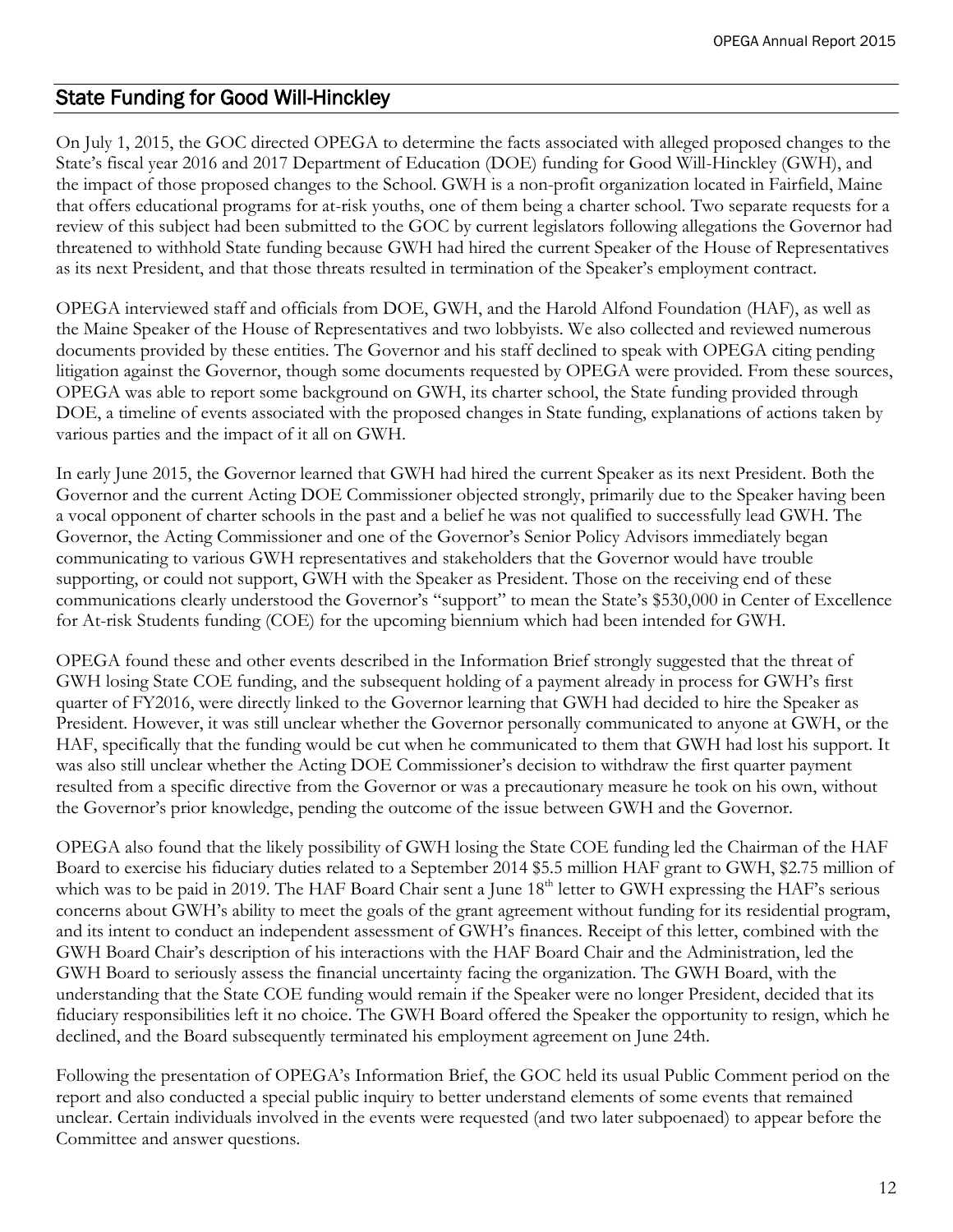Seven members of the GOC voted to fully endorse the OPEGA Information Brief on *State Funding for Good Will-Hinckley*. Five members voted to endorse in part, stating they endorsed the entirety of the report with the exception of the portion which described GWH's selection process as "consistently adhered to" and "fair to all candidates." They noted that, from their perspective:

- GWH did not adhere consistently to the established qualifications for the position as advertised when selecting the successful candidate; and
- the involvement in the selection process of the Board Chair for GWH's charter school, who was also one of the Speaker's staffers, – even with his recusals at various points – did not make the process fair for all candidates.

The GOC produced a GOC Addendum to OPEGA's Information Brief that records the Committee's actions and vote in response to the Brief. The Addendum includes a summary of additional, or new, information and context pertinent to the events reported in the Information Brief that were gathered during the GOC's public consideration of the report. It is also available on OPEGA's website.

#### Special Project: Tax Expenditure Programs Phase II

Legislation enacted during the second session of the  $126<sup>th</sup>$  Maine State Legislature (Resolves 2013, Chapter 115) tasked OPEGA with developing a detailed proposal for a process to provide ongoing legislative review of the State's tax expenditures. The legislation called for the proposal to be submitted to the GOC and the Taxation Committee for consideration by March 1, 2015. The development of this proposal was an extension of OPEGA's Special Project: Tax Expenditures Phase I completed in 2014, part of which occurred concurrently with the Office's work with the special Tax Expenditure Review Task Force in 2013.

Tax expenditures are government revenue losses due to tax provisions that allow individuals, businesses, or organizations to reduce their tax burden through credits, exemptions, deductions, or other provisions, resulting in reduced State revenue. The purposes of establishing a formal ongoing legislative review process are to ensure that:

- tax expenditures are reviewed regularly according to a strategic schedule organized so that tax expenditures with similar goals are reviewed at the same time;
- reviews are rigorous in collecting and assessing relevant data, determining benefits and costs, and drawing clear conclusions based on measurable goals; and
- reviews inform the policy choices and the policymaking process.

In accordance with the Resolve, the proposal developed by OPEGA outlined three levels, or categories, of review for tax expenditures in the State of Maine:

- *(A) Full Evaluation* for tax expenditures that are intended to provide an incentive for specific behaviors, that provide a benefit to a specific group of beneficiaries, or for which measurable goals can be established;
- *(B) Expedited Review* for tax expenditures that are intended to implement broad tax policy goals that cannot be reasonably measured; and
- *(C) No Review* for tax expenditures with an impact on state revenue of less than \$50,000 or that otherwise do not warrant either a full evaluation or expedited review.

Under the proposed process, primary responsibilities for conducting Full Evaluations and Expedited Reviews lie with OPEGA and the Taxation Committee, respectively. The Taxation Committee is also responsible for considering the results of Full Evaluations and Expedited Reviews, and recommending or initiating legislative action as warranted. Other Joint Standing Committees may also participate in the review of results and recommendations for tax expenditures administered by agencies that fall within their areas of jurisdiction. The Government Oversight Committee is responsible for overseeing OPEGA's efforts, as well as the overall tax expenditure review process.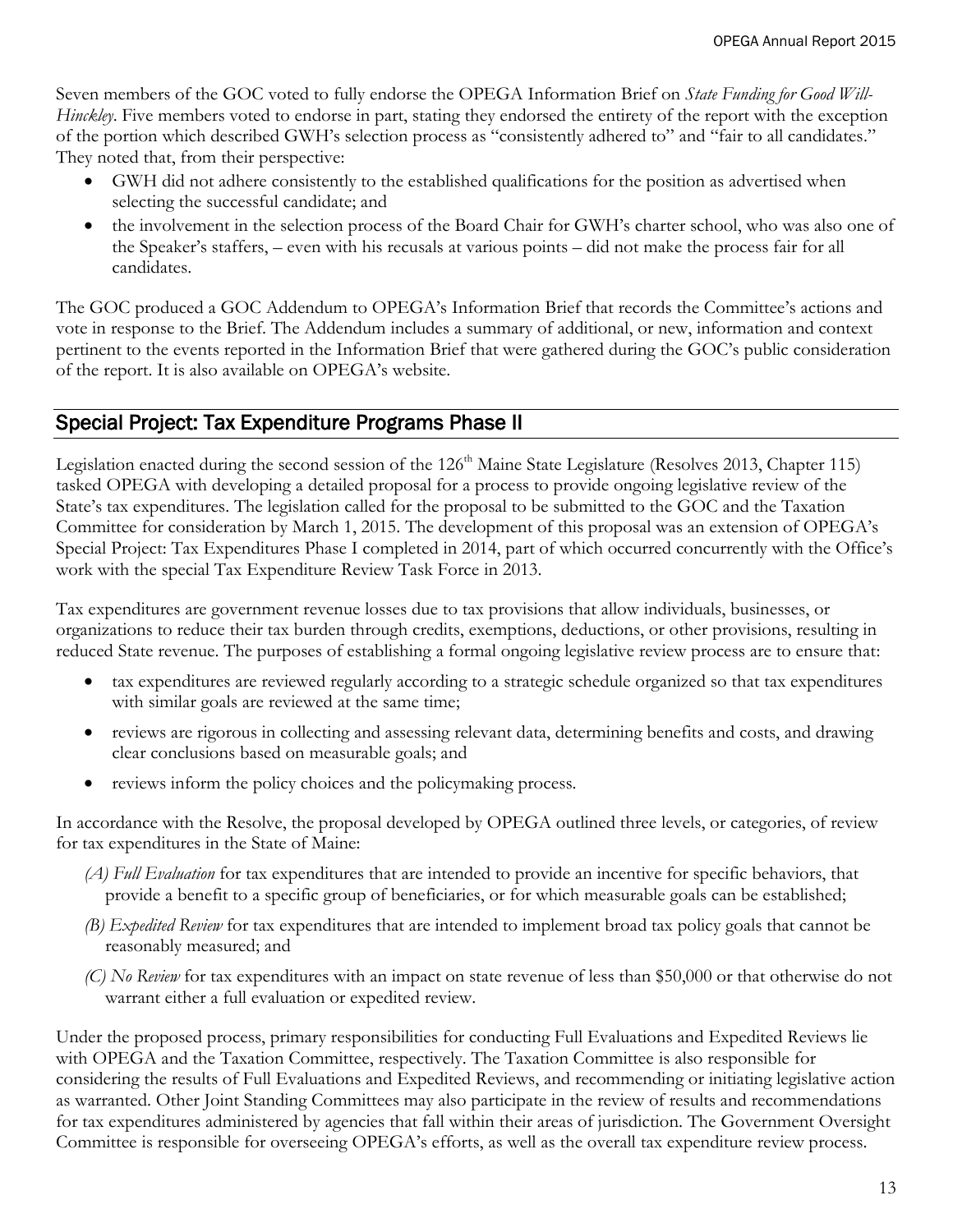The proposal also defined and described elements to be considered in implementing an ongoing legislative review process. As required by the Resolve, it addressed the following components:

- **Classification of tax expenditures***.* Assignment of each tax expenditure to one of the three review categories: (A) Full Evaluation; (B) Expedited Review; or (C) No Review.
- **Evaluation parameters for Full Evaluation (A).** Evaluation parameters for tax expenditures in category A (Full Evaluation), based on guidelines provided in the Resolve.
- **Identification of criteria for Expedited Review (B).** A description of the elements of an Expedited Review (B), based on guidelines provided in the Resolve.
- **Data and data sources.** A description of the type of data and potential data sources needed to complete Full Evaluations and Expedited Reviews, and whether this data is confidential by law.
- **Stakeholder and public comment.** Identification of options for including comments by stakeholders and members of the public in the evaluation process.
- **Schedule.** A schedule for ongoing review of tax expenditures in categories A and B.
- **Assessment of resources.** An estimate the staff and other resources needed to perform the evaluations.
- **Revisions to statute.** Draft legislation for revisions to statute needed to implement the proposed review process.

The draft legislation included in OPEGA's proposal became the foundation of LD 941 which was ultimately enacted during the first session of the 127<sup>th</sup> Legislature as Public Law 2015, Chapter 344. The legislation placed most all of the implementing language within OPEGA's enabling statute, Title 3, Chapter 37. It also established two new full-time positions for OPEGA dedicated to tax expenditure reviews, as well as some additional funds for consultants on these projects. Funds to cover these additional resources for the FY16-17 biennium were to come from unencumbered balances in legislative accounts, including OPEGA's account.

In the fall of 2015, as required by the newly enacted statute, the GOC approved OPEGA's recommended classification of tax expenditures determining which would be subject to Full Evaluations, Expedited Reviews or No Review. The GOC also approved, with minor adjustments, OPEGA's recommended multi-year schedule for Full evaluations and Expedited Reviews.

Accordingly, OPEGA began work on the four Full Evaluations scheduled for 2016 toward the goal of proposing evaluation parameters for the GOC's consideration and approval in January 2016. The tax expenditures scheduled for full evaluation in 2016 were Employment Increment Tax Financing, Pine Tree Development Zones, New Markets Capital Investment Credit and the Brunswick Naval Air Station Job Increment Financing Fund. Having learned more about the nature and purpose of these programs, OPEGA subsequently recommended, and the GOC approved, removing the Brunswick Naval Air Station Job Increment Financing Fund from the full evaluation schedule in 2016 and instead scheduling it for Expedited Review in 2018.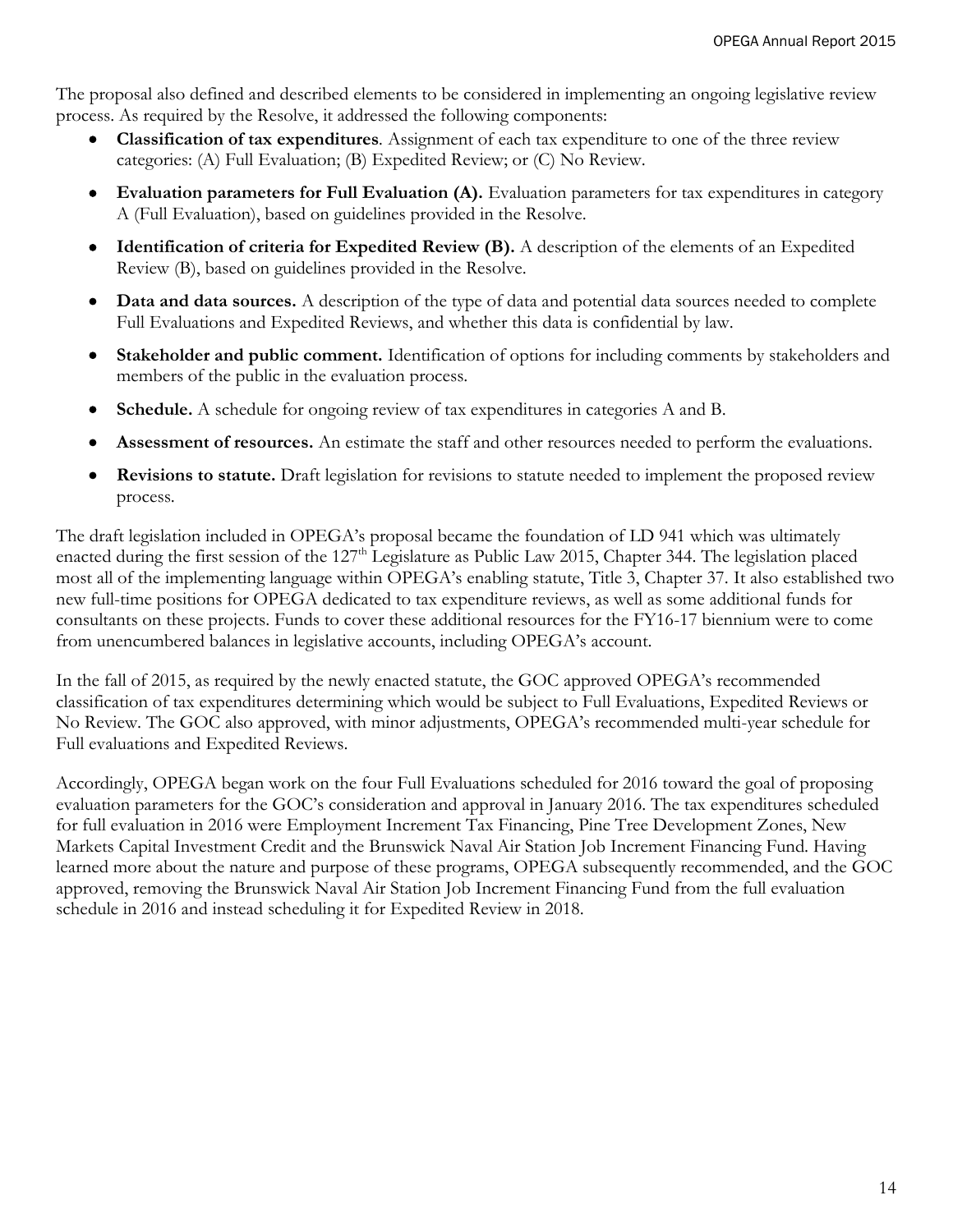#### Actions on Past Reports

OPEGA and the GOC continue to monitor actions taken on previously issued reports, and determine whether additional Committee action is needed to implement recommendations not yet satisfactorily addressed. Some notable actions taken on past OPEGA reports in 2015 were:

- **Maine Economic Improvement Fund.** In January 2015, the University of Maine System submitted to the Legislature its required annual report on the Maine Economic Improvement Fund (MEIF) for 2014. The format and content of that report was improved over prior years in response to two recommendations in OPEGA's 2014 report on the *Maine Economic Improvement Fund.* The 2014 Annual Report included a discussion of the strategic outcomes, goals and metrics UMS is going to be using for the Fund going forward that were established as part of a strategic plan approved by the University of the Maine Board of Trustees earlier in 2014. UMS had also planned to review and revise the processes used to gather the information for the MEIF metrics reported to improve consistency and accuracy in the way the metrics were calculated and reported to the Legislature. The 2014 MEIF Annual Report showed expected improvements in the contexts for, and discussion of, the metrics indicating UMS had addressed some of the issues OPEGA had raised.
- **Maine Turnpike Authority.** The GOC introduced LD 1395, "An Act to Implement the Recommendations of the Government Oversight Committee To Ensure Legislative Review of Reports Submitted by Quasiindependent State Agencies," which was ultimately enacted by the Legislature as Public Law 2015 Chapter 253 after the override of a gubernatorial veto. The new statutory provision, 5 MRSA §12023 sub-§3, is intended to enhance legislative oversight of quasi-independent state entities by ensuring that joint standing committees of jurisdiction are monitoring the entities' compliance with requirements in 5 MRSA §§12022 and 12023. Provisions in 5 MRSA §§12022 and 12023 establish expectations for quasi-independent state entities with regard to: procurement practices; payments for membership dues and fees, gifts, donations and sponsorships; and travel, meal and entertainment expenses. Statute also requires 24 quasi-independent State entities to submit annual reports to the Legislature on non-competitive procurements and contributions made in the prior year. The statutory provisions, including the reporting requirements, resulted from GOCintroduced legislation in 2012 that was a by-product of OPEGA's 2011 report on the *Maine Turnpike Authority*. The GOC voted to introduce LD 1395 after follow-up work by OPEGA determined that, while nearly all of the quasi-independent State entities had been submitting their annual reports, the annual reports had not been formally reviewed by the entities' legislative committees of jurisdiction. 5 MRSA §12023 sub-§3 now provides for review of the annual reports by those committees, with communication to the GOC on the results of the reviews and areas identified that should be reviewed in more depth.
- **Economic Development Programs in Maine.** Several actions were initiated or completed in response OPEGA's 2006 report on economic development.
	- Over the course of several meetings in 2015, the GOC considered information gathered by OPEGA in its continuing follow-up on this report. The Committee was also briefed by the Commissioner of the Department of Economic and Community Development (DECD) on the status of implementing recommendations from that report, and the current challenges associated with DECD's statutorily required biennial independent Comprehensive Evaluation of Economic Development Programs. The GOC expects to consider, in 2016, introducing legislation and other actions as necessary to further the implementation of recommendations from the 2006 report that have not yet been effectively addressed.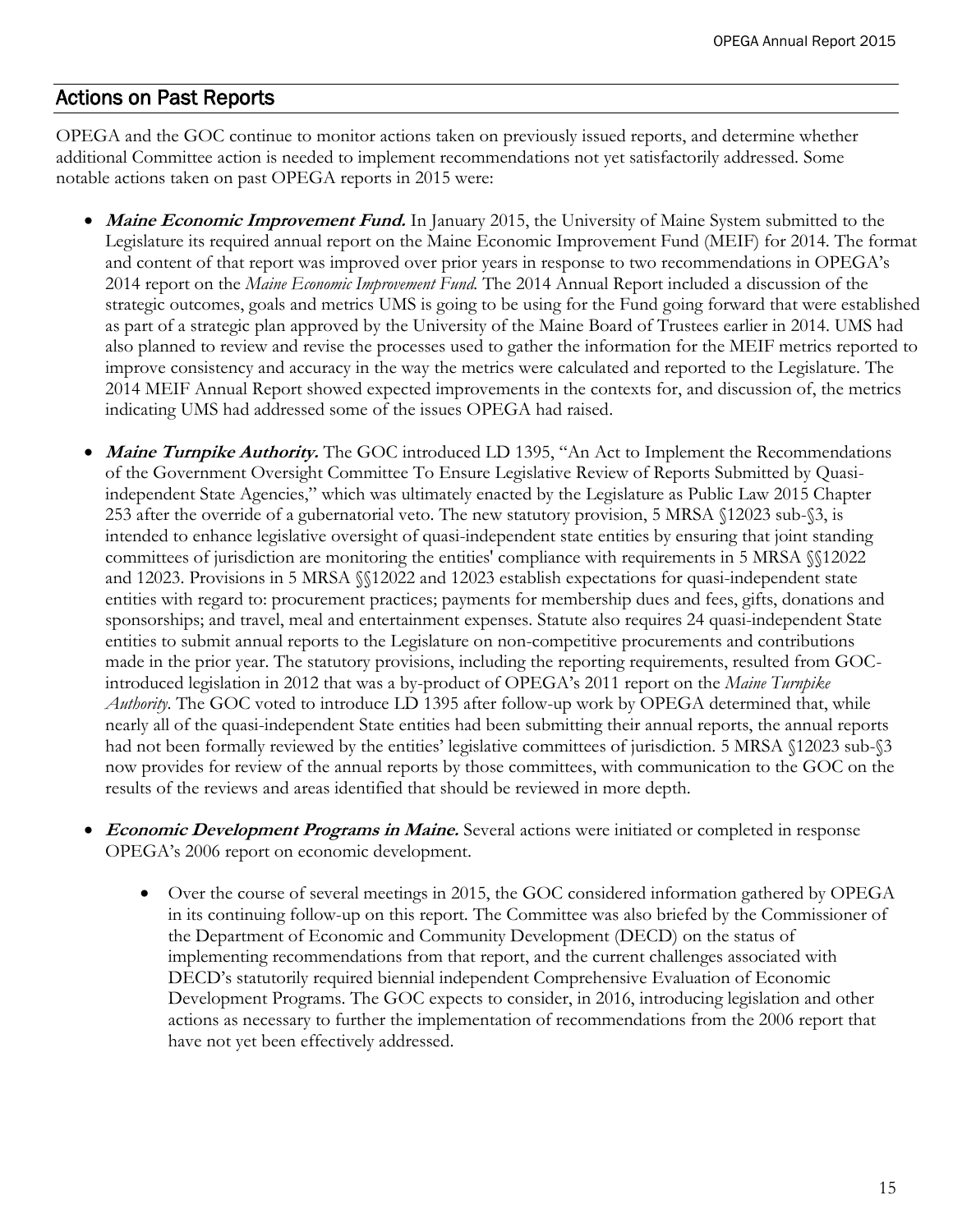- With the enactment of Public Law 2015 Chapter 344 (LD 941), the Legislature established a formal ongoing review process for the State's individual tax expenditure programs, including those whose purpose is to incentivize economic development. This action relates to a recommendation made in OPEGA's 2006 report on *Economic Development Programs in Maine* that the Legislature should consider subjecting the tax incentives that were within the scope of that review to more in-depth evaluations of effectiveness, efficiency and economic use of resources. While these tax incentives have been included the scope of the independent Comprehensive Evaluation of Economic Development Programs conducted by DECD, to date those evaluations have been more of a macro-level evaluation and have not provided the in-depth assessment of individual programs that was envisioned in the original OPEGA recommendation.
- **Healthy Maine Partnerships' FY13 Contracts and Funding.** Several actions were initiated or completed in response to OPEGA's 2013 report and the subsequent inquiry of Maine CDC officials.
	- o In 2014, the GOC requested the Attorney General (AG) review, and investigate as deemed appropriate, information gathered from the public inquiry that suggested a possible violation of the Freedom of Access Act. In response to this request, the AG asked the Deputy District Attorney (DA) for Prosecutorial District IV (Kennebec County) to follow up on OPEGA's report by investigating and examining the facts, and exercising independent judgment to pursue, or not pursue, any violations of State civil or criminal law. In early 2015, the AG made public the Deputy DA's findings. The Deputy DA determined that, though documents were destroyed, it was questionable whether there was sufficient evidence to prove that the CDC official acted intentionally and with the knowledge that she was destroying, or ordering the destruction of, public records. Given the lack of formal guidance at the State, or DHHS, level as to whether these type of documents should be retained, it was unclear whether the Deputy Director should have known. Accordingly, the Deputy DA did not believe there were provable civil or criminal violations.
	- o In April 2015, the working group convened by the Attorney General and Secretary of State, at the request of the GOC, submitted a comprehensive written report back to the Committee describing the State's records management and retention framework and making recommendations for improvement. The GOC considered the working group's recommendations and accepted a plan put forth by the Secretary of State for initial actions to implement recommendations within State Archives area of responsibility, with additional actions to be taken over time. The GOC has monitored progress on these actions over the course of 2015 through monthly status updates from the Secretary of State.
	- o The GOC also sent a letter to the Governor's Chief Legal Counsel in June requesting that the Governor's Office initiate efforts to address records management and retention issues raised in the working group's report that are the responsibility of Executive Branch agencies. The GOC suggested several initial steps the Governor's Office could take. The GOC received a report back from the Governor's Office in December describing the records management and retention efforts that had been in progress in the Governor's Office itself during 2015. The Governor's Office is using its experience to become familiar with complexities associated with records management and retention and intends to begin working with the communication staffs in Executive Branch agencies once their own improvement process is completed.
	- The GOC introduced LD 1347, "An Act To Implement Recommendations of the Government Oversight Committee To Clarify That Competitive Bid Provisions Apply to Grant Awards," which was enacted as Public Law 2015 Chapter 179 following the override of a gubernatorial veto. The bill added the word "grant" where applicable in 5 MRSA §§1825-A through 1825-J to clarify that the statutory provisions requiring competitive bidding, and related provisions, apply to grant awards as well as contracts.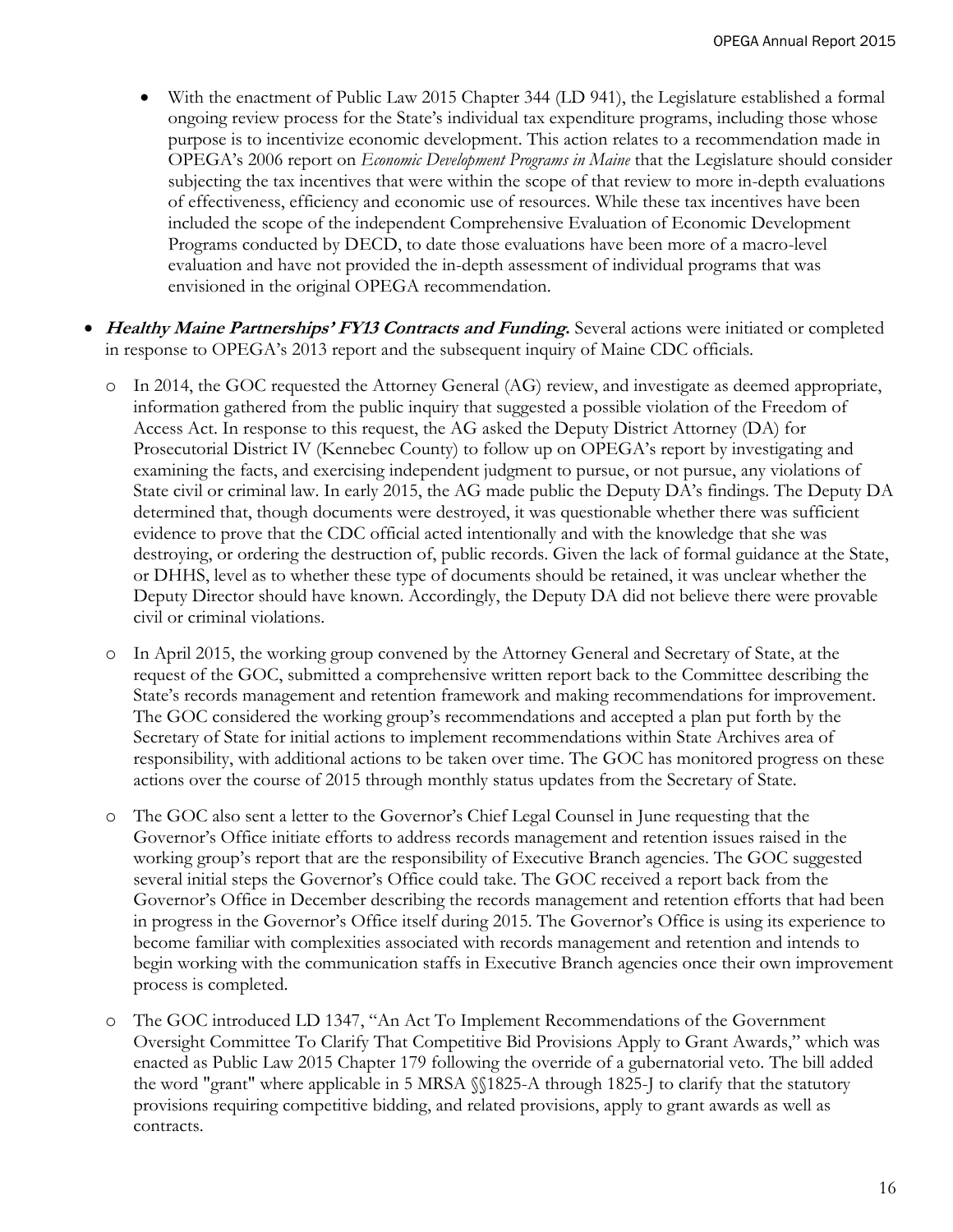- o Additionally, the GOC sent a letter to the Department of Administrative and Financial Services' Division of Purchases recommending similar changes to Purchases' Rules, as well as its Policy on Contract Renewals and Amendments, to clarify they applied to grants as well as contracts. The GOC also recommended adding guidance to the Policy to address situations where, through renewal or amendment, there are going to be decreases or shifts in funding among multiple original awardees. The GOC's recommendation provided specifics on what the additional guidance should include. DAFS committed to giving the recommendations serious consideration.
- The Legislature considered LD 6, "Resolve, To Implement Recommendations of the Government Oversight Committee To Strengthen the Ethics Practices and Procedures for Executive Branch Employees." This bill was introduced by the GOC in late 2014 as a result of its work on OPEGA's Healthy Maine Partnerships report. The legislation also addressed a recommendation made in OPEGA's 2013 report on the *Public Utilities Commission*. LD 6, as amended, had a fiscal note for funds to cover one additional position in the DAFS Bureau of Human Resources. After passage in the House, the Senate placed LD 6 on the Special Appropriations Table and then carried it over to the second session of the  $127<sup>th</sup>$  Legislature.
- o The Maine Center for Disease Control (CDC) conducted a comprehensive process in preparing a Request for Proposals (RFP) for the next Healthy Maine Partnership initiative (HMP) funding cycle, with contracts to begin July 1, 2016 pending funding availability. Preparation for the RFP included conducting a formal Request for Information (RFI) process designed to give Maine CDC broad community input into the programming, structure, and funding distribution for the HMP initiative. According to the Department of Health and Human Services (DHHS), the RFP development process also included consideration of applicant eligibility, proposal content, and the scoring process. DHHS' Office of Continuous Quality Improvement (OCQI) was engaged in various stages of the RFP development and review process which included multiple reviews of materials, development of performance measures and the submission/review process. Maine CDC also followed the guidance of Division of Contract Management.
- o DHHS took several actions to improve its records management and retention efforts. The DHHS legal team, along with input from State Archives and the State's Public Access Ombudsman, developed a comprehensive records management training that is available online for all DHHS staff. DHHS General Counsel, along with the Public Access Ombudsman and State Archive staff, also presented this training to more than 80 senior managers at DHHS. Additionally, the Department completed inventories of active Records Officers and current records center cardholders across DHHS. New or additional Records Officers were assigned as necessary, and cardholder access was adjusted as appropriate to ensure cardholders can access only records appropriate to their work. Lastly, DHHS has been engaged in ongoing work to update records retention schedules across offices within DHHS to ensure that records are managed appropriately. According to State Archives, DHHS has made significant progress in its records management and retention efforts.
- **Public Utilities Commission**. The Legislature provided funding, in the enacted biennial budget for FY16 and 17, to establish a permanent Consumer Advisor position in the Office of the Public Advocate (OPA). OPA established and filled a temporary position in 2014 using existing resources and the new resources needed to make the position permanent were proposed in the Governor's biennial budget for FY 16 and 17. The position assists consumers, who want to participate in PUC proceedings "pro se," with understanding and navigating the PUC rules and processes.

Appendix B summarizes the current implementation and follow-up status of OPEGA's reports.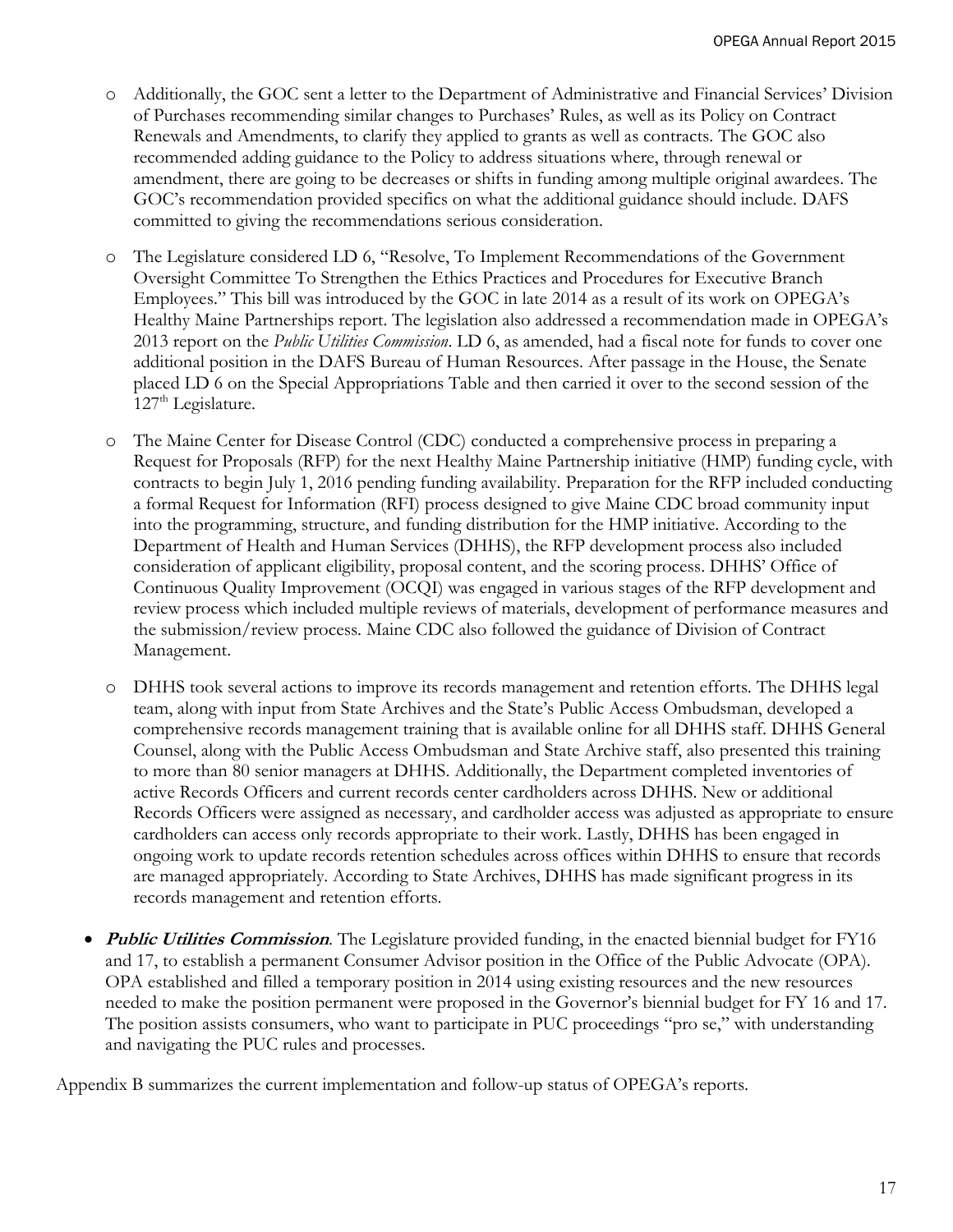# Acknowledgements

OPEGA would like to acknowledge and express appreciation to others in State government for the knowledge, service and other assistance they willingly contribute to OPEGA's reviews and general operations. In particular, special thanks to the:

- Office of the Executive Director of the Legislative Council;
- Office of Legislative Information Technology;
- Office of Policy and Legal Analysis;
- Office of Fiscal and Program Review;
- Law and Legislative Reference Library;
- Office of the State Controller;
- Office of the State Auditor; and
- Office of the Attorney General.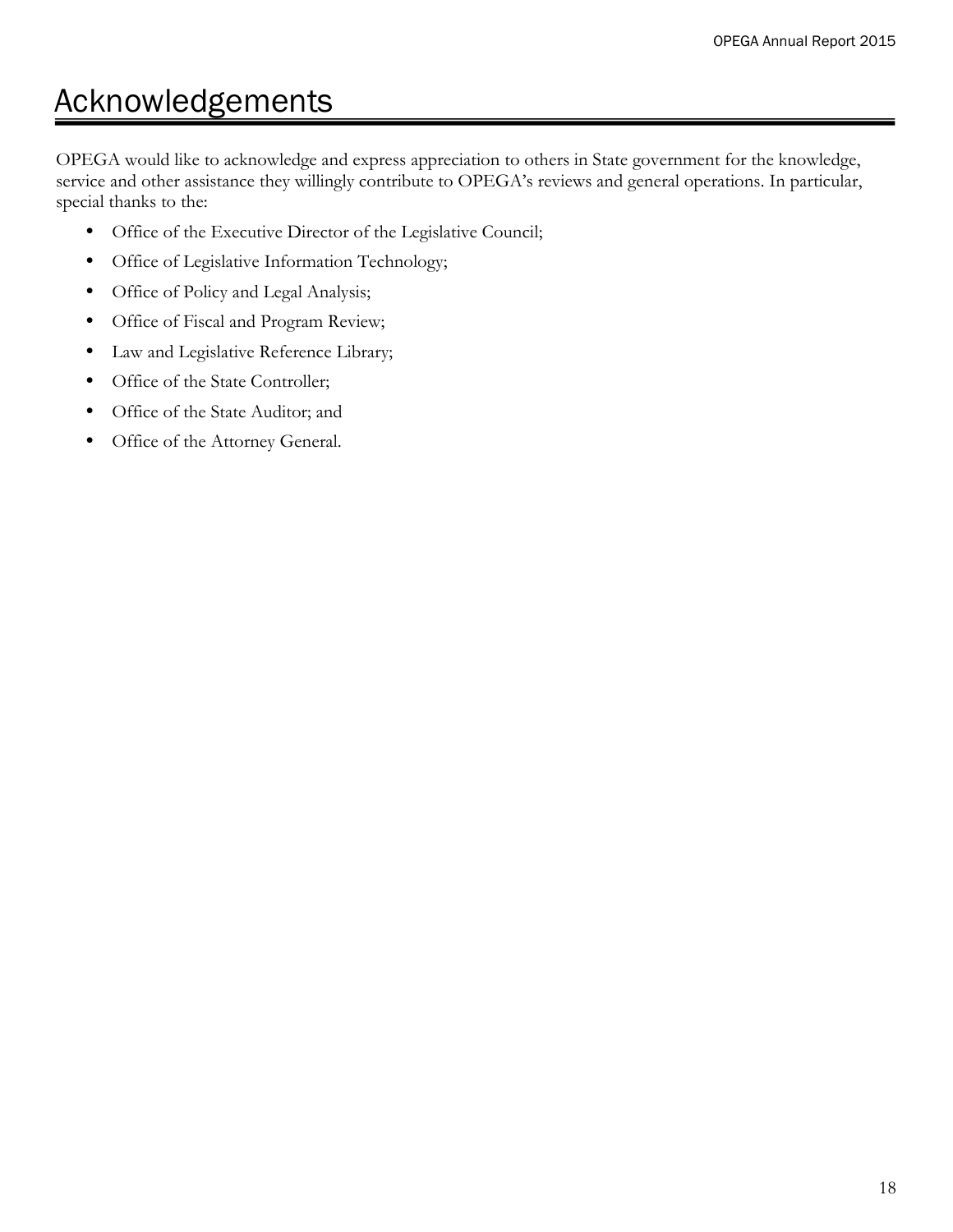# Appendix A: Listing of Available OPEGA Work Products by Date Issued

| <b>Report Title</b>                                                        | Date<br><b>Issued</b> | <b>Overall Conclusion</b>                                                                                                                                                                                                                                                                                                                                                                                                            | <b>JSCs that</b><br>Received<br>Report* |
|----------------------------------------------------------------------------|-----------------------|--------------------------------------------------------------------------------------------------------------------------------------------------------------------------------------------------------------------------------------------------------------------------------------------------------------------------------------------------------------------------------------------------------------------------------------|-----------------------------------------|
| State Funding for Good Will-Hinckley                                       | September<br>2015     | Financial risks associated with the potential<br>loss of State funding led the GWH Board to<br>change course on its hiring decision for a new<br>President.                                                                                                                                                                                                                                                                          | N/A                                     |
| Follow-Up Review of the Office of<br><b>Information Technology</b>         | August<br>2015        | Progress has been made in implementing a<br>strategic improvement plan. There are<br>broader issues that need Executive attention<br>for the State to advance further.                                                                                                                                                                                                                                                               | AFA<br><b>SLG</b>                       |
| DHHS Workplace Culture and Environment                                     | April<br>2015         | Survey results show employees are generally<br>satisfied with climate and work environment.<br>Organizational issues are present in some<br>offices, and DHHS is engaged in culture<br>change efforts.                                                                                                                                                                                                                               |                                         |
| Special Project: Tax Expenditure Programs<br>Phase II                      | March<br>2015         | Proposed process for on-going legislative<br>review of tax expenditures, with GOC<br>oversight. Proposal outlines three categories<br>of review: full, expedited, and no review.<br>Taxation would consider OPEGA evaluation<br>results and determine whether action should<br>be taken to implement recommendations.                                                                                                                | <b>TAX</b>                              |
| Follow Up Review of Health Care in the<br><b>State Correctional System</b> | November<br>2014      | No systemic deficiencies identified in the<br>vendor's provision of health care services.<br>Inaccurate information and disagreements<br>over MDOC policy are the primary causes of<br>the prisoner complaints reviewed.                                                                                                                                                                                                             | <b>AFA</b><br><b>CJPS</b><br><b>HHS</b> |
| Maine Economic Improvement Fund                                            | June<br>2014          | Allocations of the Fund and expenses<br>supported by the Fund are consistent with<br>statutory intent. Improvements are needed in<br>performance reporting and fiscal monitoring<br>associated with the Fund.                                                                                                                                                                                                                        | AFA<br><b>LCRED</b>                     |
| Special Project: Tax Expenditure Programs<br>Phase I                       | March<br>2014         | Proposed process for on-going legislative<br>review of tax expenditures involved OPEGA<br>conducting full evaluations of certain<br>categories of expenditures, with GOC<br>oversight, as well as supporting Taxation<br>Committee in expedited reviews of other<br>categories of expenditures. Taxation would<br>consider OPEGA evaluation results and<br>determine whether action should be taken to<br>implement recommendations. | <b>TAX</b>                              |
| Healthy Maine Partnerships' FY13 Contracts<br>and Funding                  | December<br>2013      | Approach to selecting HMP lead agencies<br>appropriate but the process was poorly<br>implemented and allowed for manipulation of<br>outcomes. Funding was consistent across<br>HMPs based on role. Documentation<br>maintained was insufficient to support key<br>decisions in the selection process.                                                                                                                                | <b>AFA</b><br><b>HHS</b>                |
| <b>Public Utilities Commission</b>                                         | September<br>2013     | Improvements can be made in accessibility<br>and responsiveness of avenues available for<br>consumers to raise utility-related concerns.<br>Risk of actual and perceived bias on the part<br>of the PUC persists.                                                                                                                                                                                                                    | <b>EUT</b>                              |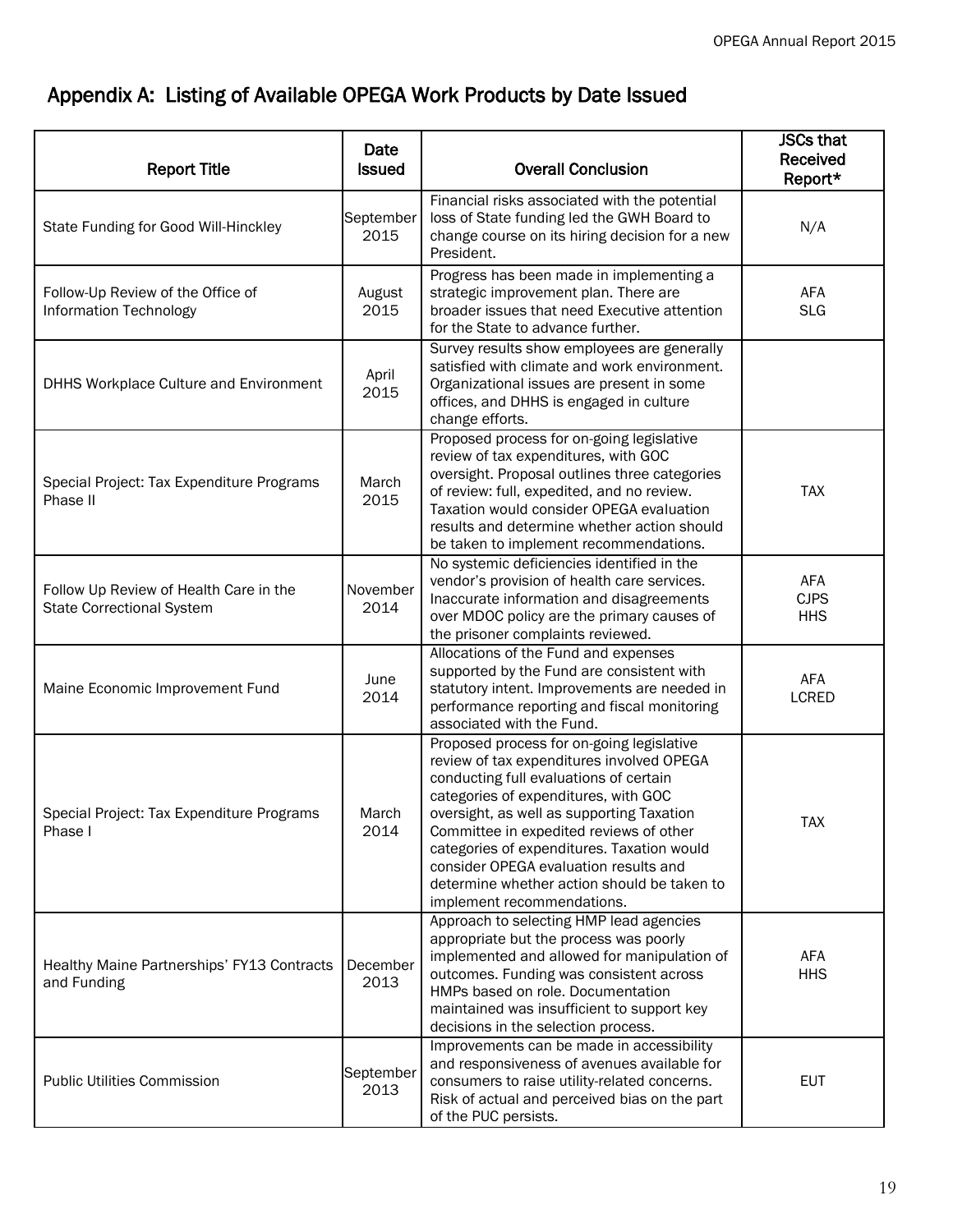| <b>Report Title</b>                                                                                                         | Date<br><b>Issued</b> | <b>Overall Conclusion</b>                                                                                                                                                                                                                                                                        | <b>JSCs that</b><br><b>Received</b><br>Report* |
|-----------------------------------------------------------------------------------------------------------------------------|-----------------------|--------------------------------------------------------------------------------------------------------------------------------------------------------------------------------------------------------------------------------------------------------------------------------------------------|------------------------------------------------|
| Maine State Housing Authority: Energy<br>Assistance Programs LIHEAP and WAP                                                 | July<br>2013          | Both programs administered well overall but<br>LIHEAP controls should be improved and<br>ongoing efforts to strengthen WAP program<br>operations should be continued.                                                                                                                            | <b>LCRED</b>                                   |
| Communications Regarding a Computer<br>System Weakness Resulting in MaineCare<br>Claims Payments for Ineligible Individuals | November<br>2012      | DHHS MIHMS project staff knew of the issue<br>in 2010, but executive management<br>knowledge of the issue and its impact was<br>limited until early 2012. Several factors<br>contributed to the system weakness not being<br>highly prioritized or reported to the DHHS<br>Commissioner earlier. | <b>AFA</b><br><b>HHS</b>                       |
| <b>Child Development Services</b>                                                                                           | July<br>2012          | Implementing comprehensive program<br>management, encouraging responsible<br>stewardship of resources, and developing<br>data to support management decisions could<br>improve efficiency and cost effectiveness.                                                                                | <b>AFA</b><br><b>EDUC</b>                      |
| Cost Per Prisoner in the State Correctional<br>System                                                                       | June<br>2012          | MDOC's methodology for calculating the cost<br>per prisoner is reasonable but the statistic is<br>of limited use in comparing states to one<br>another due to a number of variables.                                                                                                             | AFA<br><b>CJPS</b>                             |
| Maine State Housing Authority: Review of<br>Certain Expenditures                                                            | May<br>2012           | Most expenses reviewed were connected to<br>MaineHousing's mission. Some expense<br>types or amounts may be unnecessary and<br>should be reconsidered.                                                                                                                                           | AFA<br><b>LCRED</b>                            |
| Health Care Services in State Correctional<br><b>Facilities</b>                                                             | November<br>2011      | Weaknesses exist in MDOC's monitoring of<br>contractor compliance and performance.<br>Contractor not compliant with some MDOC<br>policies and professional standards. New<br>administration is undertaking systemic<br>changes.                                                                  | AFA<br><b>CJPS</b>                             |
| Sales of State Real Estate                                                                                                  | October<br>2011       | Process is inconsistent across departments.<br>Public notice on real estate sales is limited.                                                                                                                                                                                                    |                                                |
| GOC Special Project: Investigation into Sale<br>of Real Estate to Maine State Prison<br>Warden                              | August<br>2011        | GOC questioned judgment of State officials in<br>allowing sale to proceed but found no<br>intentional misdealings.                                                                                                                                                                               |                                                |
| Maine Green Energy Alliance                                                                                                 | August<br>2011        | Weak controls and informal practices created<br>high risk for misuse of funds and non-<br>compliance. No inappropriate funding uses<br>identified, but compliance issues were noted.                                                                                                             | <b>EUT</b>                                     |
| Certificate of Need                                                                                                         | May<br>2011           | Process appears clear, consistent and<br>transparent. Opportunity for better<br>documentation exists.                                                                                                                                                                                            | <b>HHS</b>                                     |
| <b>Health Care Services in State Correctional</b><br>Facilities: Opportunities to Contain Costs<br>and Achieve Efficiencies | April<br>2011         | Opportunities exist to better manage costs of<br>health care in State correctional facilities by<br>restructuring contracts with providers and<br>implementing electronic medical records.                                                                                                       | AFA<br><b>CJPS</b><br><b>HHS</b>               |
| GOC Special Project: Investigation into<br>MTA's Purchase of Gift Cards                                                     | April<br>2011         | GOC determined there was sufficient<br>evidence of potential misuse of funds to<br>request an investigation by the Attorney<br>General's Office.                                                                                                                                                 |                                                |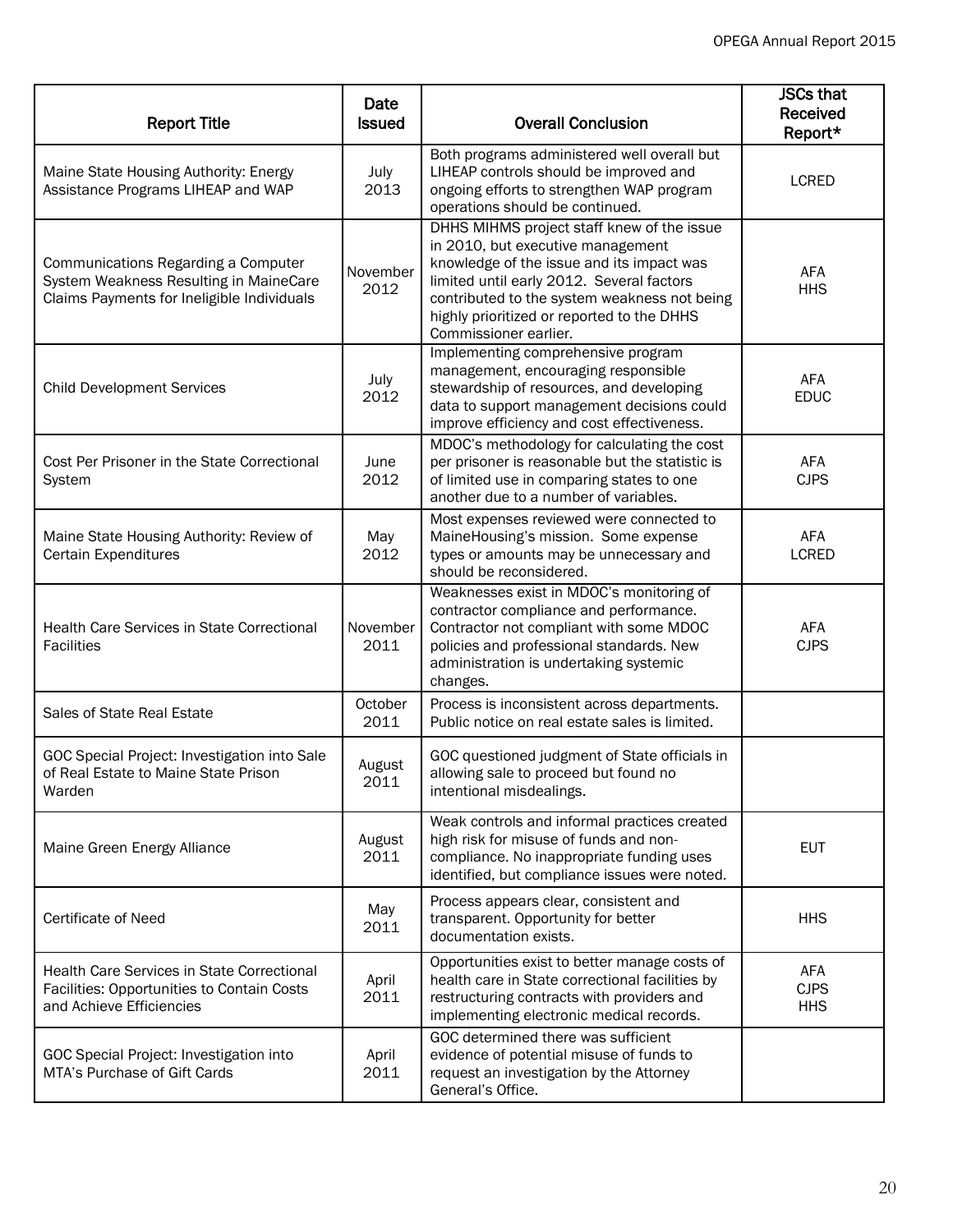| <b>Report Title</b>                                                                                                    | Date<br><b>Issued</b> | <b>Overall Conclusion</b>                                                                                                                                                                                                                         | <b>JSCs that</b><br>Received<br>Report* |
|------------------------------------------------------------------------------------------------------------------------|-----------------------|---------------------------------------------------------------------------------------------------------------------------------------------------------------------------------------------------------------------------------------------------|-----------------------------------------|
| Maine Turnpike Authority                                                                                               | January<br>2011       | Strong planning process drives bond and toll<br>decisions. Some contracting practices and<br>expenditure controls should be improved.<br>Additional clarity needed around surplus<br>transfer and operating expenses.                             | <b>TRANS</b>                            |
| <b>Emergency Communications in Kennebec</b><br>County                                                                  | February<br>2010      | Fragmented PSAP and dispatch network<br>presents challenges. Quality and rate issues<br>need to be addressed to optimize public<br>safety.                                                                                                        | <b>EUT</b><br><b>CJPS</b>               |
| Special Project: Professional and<br><b>Administrative Contracts</b>                                                   | February<br>2010      | Opportunities exist to reduce FY11 General<br>Fund costs for professional and<br>administrative contracts by temporarily<br>suspending some contracts. Potential also<br>exists to reduce costs of on-going<br>agreements.                        | AFA                                     |
| Fund for a Healthy Maine Programs                                                                                      | October<br>2009       | Adequate frameworks exist to ensure cost-<br>effectiveness of specific activities. Allocations<br>should be reassessed and changes should be<br>made to improve financial transparency.                                                           | <b>AFA</b><br><b>HHS</b>                |
| MaineCare Durable Medical Equipment and<br><b>Medical Supplies</b>                                                     | July<br>2009          | Prevention and detection of unnecessary or<br>inappropriate claims should be strengthened<br>to better contain costs.                                                                                                                             | <b>AFA</b><br><b>HHS</b>                |
| Maine State Prison Management Issues                                                                                   | June<br>2009          | The workplace culture of Maine State Prison<br>may be exposing employees and the State to<br>unacceptable risks and needs continued<br>attention.                                                                                                 | <b>CJPS</b>                             |
| MaineCare Children's Outpatient Mental<br><b>Health Services</b>                                                       | February<br>2009      | 8% of funds spent support DHHS's<br>administrative costs. Primary drivers are a<br>contract with the ASO and costs incurred in<br>processing provider claims. Another 19% of<br>expenses can be attributed to providers'<br>administrative costs. | <b>AFA</b><br><b>HHS</b>                |
| Fund For A Healthy Maine Programs: A<br>Comparison of Maine's Allocations to Other<br>States and a Summary of Programs | February<br>2009      | Maine consistently prioritized preventive<br>health services more than other states.                                                                                                                                                              | <b>AFA</b><br><b>HHS</b>                |
| <b>State Contracting for Professional Services:</b><br><b>Procurement Process</b>                                      | September<br>2008     | Practices generally adequate to minimize<br>cost-related risks; controls should be<br>strengthened to promote accountability.                                                                                                                     | <b>AFA</b>                              |
| DHHS Contracting for Cost-Shared Non-<br>MaineCare Human Services                                                      | July<br>2008          | Cash management needs improvement to<br>assure best use of resources.                                                                                                                                                                             | AFA<br><b>HHS</b>                       |
| <b>State Administration Staffing</b>                                                                                   | May<br>2008           | Better information needed to objectively<br>assess possible savings opportunities.                                                                                                                                                                | AFA                                     |
| State Boards, Committees, Commissions<br>and Councils                                                                  | February<br>2008      | Opportunities may exist to improve State's<br>fiscal position and increase efficiency.                                                                                                                                                            | AFA<br><b>SLG</b><br><b>ENR</b>         |
| <b>Bureau of Rehabilitation Services:</b><br><b>Procurements for Consumers</b>                                         | December<br>2007      | Weak controls allow misuse of funds,<br>affecting resources available to serve all<br>consumers.                                                                                                                                                  | AFA<br>LCRED                            |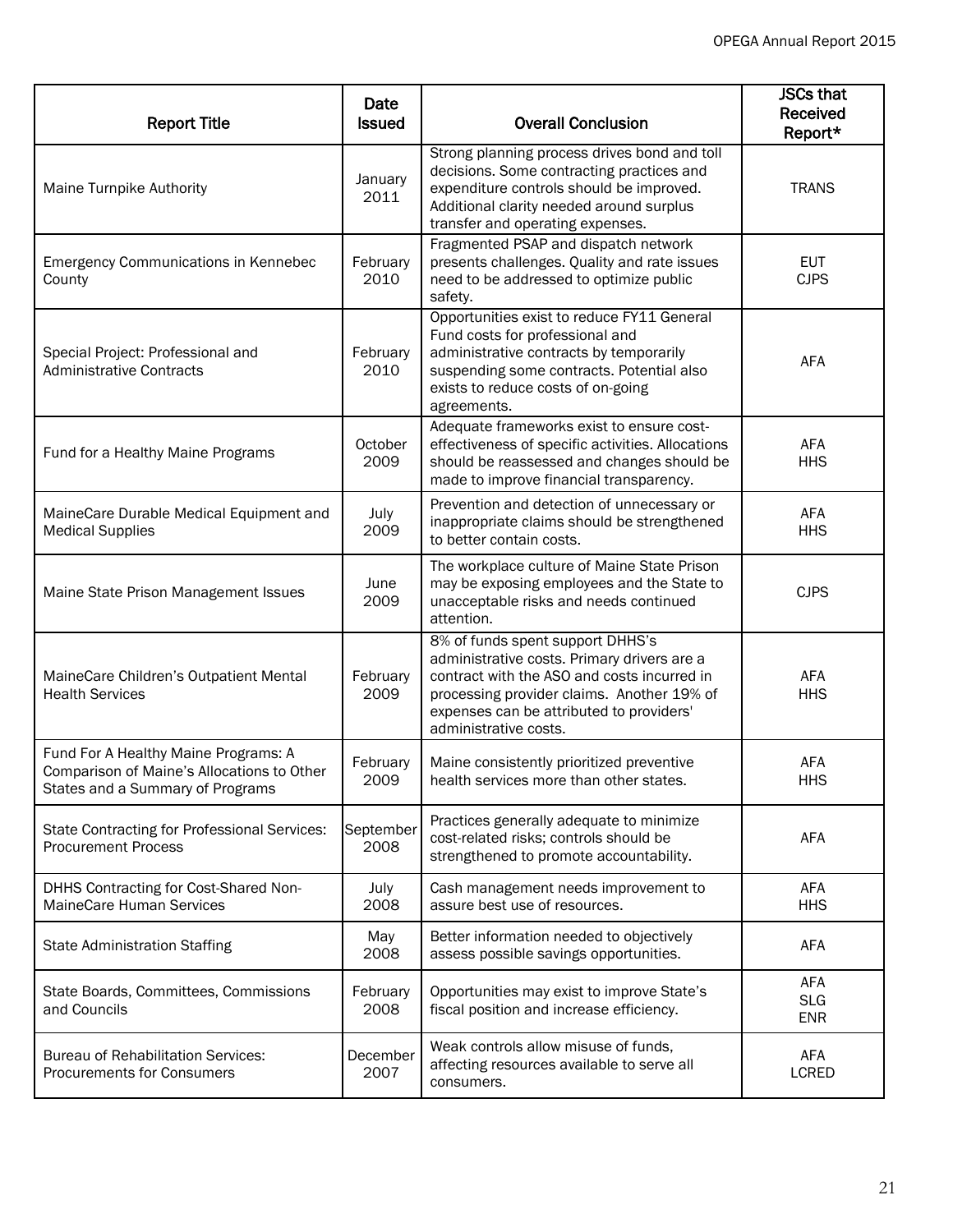| <b>Report Title</b>                                                    | Date<br><b>Issued</b> | <b>Overall Conclusion</b>                                                                                                                                                                       | <b>JSCs that</b><br><b>Received</b><br>Report*         |
|------------------------------------------------------------------------|-----------------------|-------------------------------------------------------------------------------------------------------------------------------------------------------------------------------------------------|--------------------------------------------------------|
| Riverview Psychiatric Center: An Analysis of<br>Requests for Admission | August<br>2007        | Majority seeking admission not admitted for<br>lack of capacity but appear to have received<br>care through other avenues; a smaller group<br>seemed harder to place in community<br>hospitals. | <b>CJPS</b><br><b>HHS</b>                              |
| Urban-Rural Initiative Program                                         | July<br>2007          | Program well managed; data on use of funds<br>should be collected.                                                                                                                              | <b>TRANS</b>                                           |
| Highway Fund Eligibility at the Department<br>of Public Safety         | January<br>2007       | The absence of a clear definition of HF<br>eligibility and reliable activity data prevent a<br>full and exact determination of which DPS<br>activities are eligible to receive HF.              | AFA<br><b>CJPS</b><br><b>TRANS</b>                     |
| Economic Development Programs in Maine                                 | December<br>2006      | EDPs still lack elements critical for<br>performance evaluation and public<br>accountability.                                                                                                   | <b>AFA</b><br><b>ACF</b><br><b>LCRED</b><br><b>TAX</b> |
| Guardians ad Litem for Children in Child<br><b>Protection Cases</b>    | July<br>2006          | Program management controls needed to<br>improve quality of guardian ad litem services<br>and assure effective advocacy of children's<br>best interests.                                        | <b>HHS</b><br><b>JUD</b>                               |
| Bed Capacity at Riverview Psychiatric Center                           | April<br>2006         | RPC referral data is unreliable; other factors<br>should be considered before deciding whether<br>to expand.                                                                                    | <b>CJPS</b><br><b>HHS</b>                              |
| State-wide Information Technology Planning<br>and Management           | January<br>2006       | State is at risk from fragmented practices;<br>enterprise transformation underway and<br>needs steadfast support.                                                                               | <b>AFA</b><br><b>SLG</b>                               |
| Review of MECMS Stabilization Reporting                                | December<br>2005      | Reporting to Legislature provides realistic<br>picture of situation; effective oversight<br>requires focus on challenges and risks.                                                             | <b>AFA</b><br><b>HHS</b>                               |
| Title IV-E Adoption Assistance Compliance<br>Efforts                   | November<br>2005      | Maine DHHS has made progress in<br>addressing compliance issues; additional<br>efforts warranted.                                                                                               | <b>HHS</b>                                             |

\*Acronyms for Legislative Joint Standing Committees (JSC) that OPEGA's reports were distributed to:

AFA – Appropriations and Financial Affairs

ACF – Agriculture, Conservation and Forestry

CJPS – Criminal Justice and Public Safety

EDUC – Education

ENR – Environment and Natural Resources

EUT – Energy, Utilities and Technology

HHS – Health and Human Services

JUD – Judiciary

LCRED – Labor, Commerce, Research and Economic Development

SLG – State and Local Government

TAX – Taxation

TRANS – Transportation

N/A – Not Applicable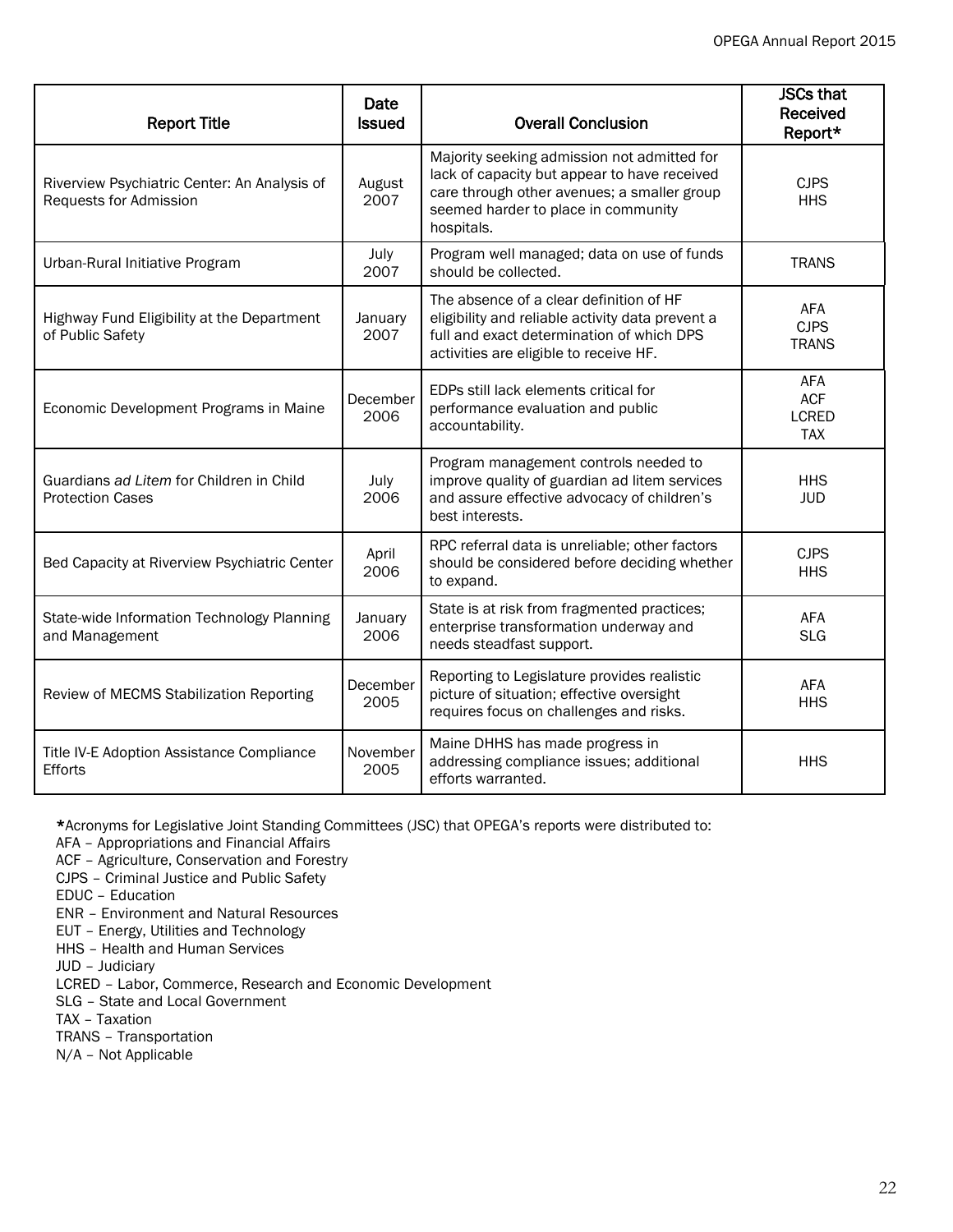#### Appendix B: Summary of Implementation and Follow-Up Status on Issued Reports (Implementation status based on information gathered by OPEGA as of 12-31-15)

| <b>Report Title</b>                                                         | Date Issued      | <b>Implementation Status</b>                     |  |  |  |
|-----------------------------------------------------------------------------|------------------|--------------------------------------------------|--|--|--|
| Reports Still in Active Follow-Up Status (by date of issuance)              |                  |                                                  |  |  |  |
| Follow-Up Review of the Office of Information Technology                    | August 2015      | Limited Implementation<br>(Activity in Progress) |  |  |  |
| Maine Economic Improvement Fund                                             | June 2014        | Partially Implemented<br>(Activity in Progress)  |  |  |  |
| Healthy Maine Partnerships' FY13 Contracts and Funding                      | December 2013    | Limited Implementation<br>(Activity in Progress) |  |  |  |
| <b>Public Utilities Commission</b>                                          | September 2013   | Partially Implemented<br>(Activity in Progress)  |  |  |  |
| Maine State Housing Authority: Energy Assistance Programs LIHEAP<br>and WAP | <b>July 2013</b> | Partially Implemented<br>(Activity in Progress)  |  |  |  |
| <b>Child Development Services</b>                                           | <b>July 2012</b> | Mostly Implemented<br>(Activity in Progress)     |  |  |  |
| Economic Development Programs in Maine)                                     | December 2006    | Partially Implemented<br>(Activity in Progress)  |  |  |  |
| Reports No Longer in Active Follow-Up Status (by date of issuance)          |                  |                                                  |  |  |  |
| Maine State Housing Authority: Review of Certain Expenditures               | May 2012         | Fully Implemented                                |  |  |  |
| <b>Health Care Services in State Correctional Facilities</b>                | November 2011    | Fully Implemented                                |  |  |  |
| Maine Green Energy Alliance                                                 | August 2011      | Partially Implemented                            |  |  |  |
| Maine Turnpike Authority                                                    | January 2011     | Fully Implemented                                |  |  |  |
| <b>Emergency Communications in Kennebec County</b>                          | February 2010    | Mostly Implemented                               |  |  |  |
| OPEGA's Special Project on Professional and Administrative Contracts        | February 2010    | Partially Implemented                            |  |  |  |
| Fund for a Healthy Maine Programs                                           | October 2009     | Mostly Implemented                               |  |  |  |
| MaineCare Durable Medical Equipment and Medical Supplies                    | <b>July 2009</b> | Mostly Implemented                               |  |  |  |
| Maine State Prison Management Issues                                        | June 2009        | Fully Implemented                                |  |  |  |
| MaineCare Children's Outpatient Mental Health Services                      | February 2009    | Limited Implementation                           |  |  |  |
| State Contracting for Professional Services: Procurement Process            | September 2008   | Fully Implemented                                |  |  |  |